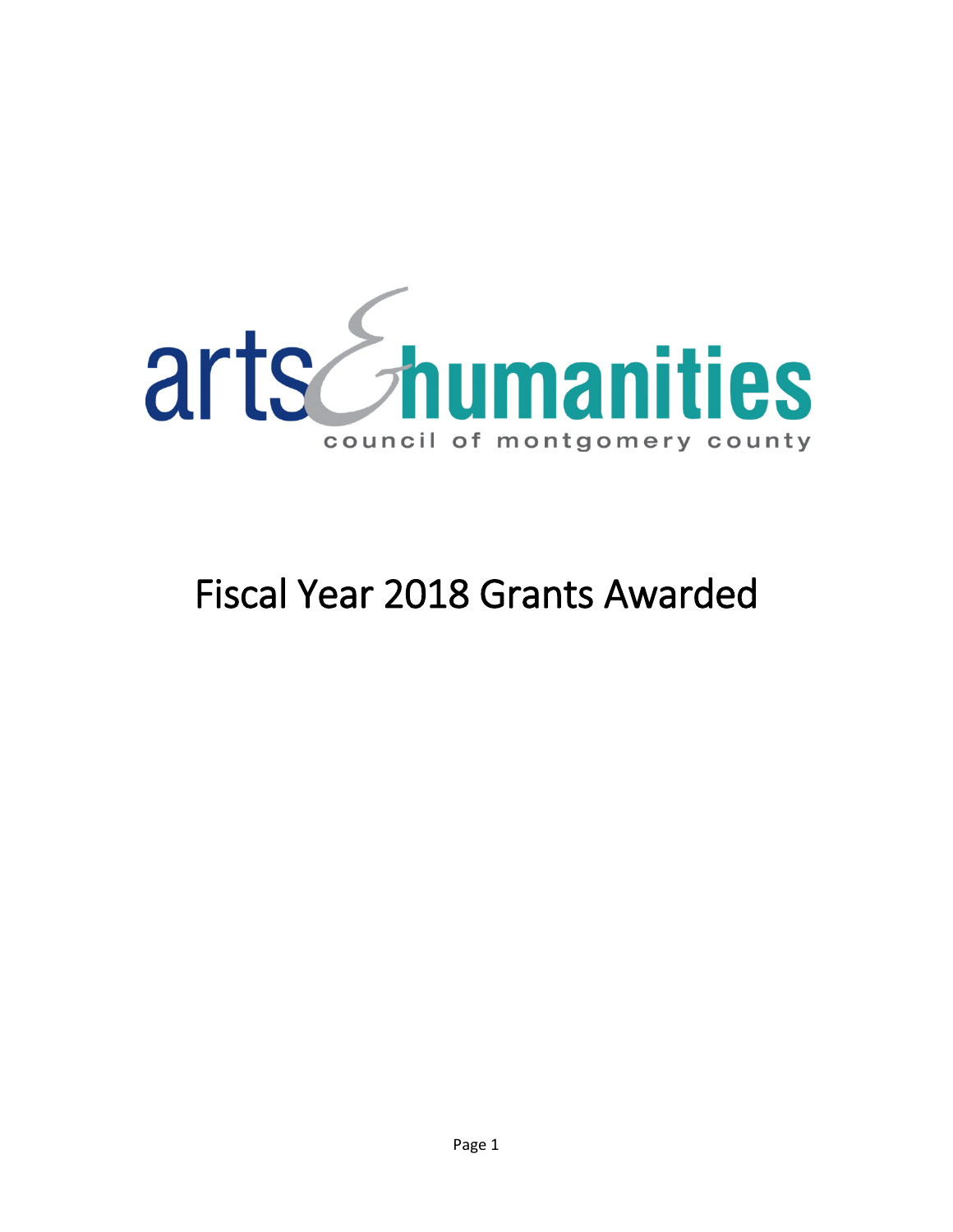# FY18 General Operating Support Grants for Large Arts and Humanities Organizations \$3,374,941 for July 1, 2017 – June 30, 2018

*General Operating Support Grants for Large Arts and Humanities Organizations* provide general operating support to 24 nonprofit arts and humanities organizations in Montgomery County that have annual cash operating expenses of over \$150,000, full-time paid directors, and an annual audit. For FY18, the following organizations received grants:

- Adventure Theatre MTC, Glen Echo, Maryland (\$134,384) Adventure Theatre MTC (ATMTC) educates and inspires future generations of theater artists and audiences with exceptional theatrical experiences. ATMTC is a leading arts organization in the DC region, focused on youth and family theater performances, and high-quality pre-professional training. Serving nearly 75,000 constituents in the last year, ATMTC's outstanding professional productions and rigorous training inspire young people's imagination and creativity, cultivating new generations of artists and lifelong audiences.
- Artivate (formerly Class Acts Arts), Silver Spring, Maryland (\$57,883) Artivate sees the transformative power of the Arts as an essential part of community life – enhancing education and creating connections that transcend language, culture and individual circumstances to cultivate awareness and a broader world perspective. To accomplish this vision, Artivate engages communities to create interactive arts experiences that inspire learning. Holding the Arts as central to the human experience, we provide an arts-rich environment throughout Maryland, DC and Virginia.
- Baltimore Symphony Orchestra, North Bethesda, Maryland (\$372,084) Founded in 1916, the mission of the Baltimore Symphony Orchestra (BSO) is to perform the highest quality symphonic music of all eras that nurtures the human spirit. The BSO is committed to engaging, inspiring, educating, and serving its audiences in a fiscally responsible manner and to enhancing Maryland as a cultural center of vitality and importance.
- Bender Jewish Community Center of Greater Washington, Inc., Rockville, Maryland (\$75,593) The Bender JCC is a 501(c)(3) non-profit, non-sectarian, community service agency serving the Greater DC-metro area with affordable and accessible programs and services. Their mission is to create a welcoming and inclusive environment, connecting the people of the Jewish community with each other, Israel, and the broader community.
- CityDance, North Bethesda, Maryland (\$86,160) CityDance was founded in 1996 as a non-profit with the mission to advance the appreciation for, and participation in dance. In 2011, CityDance shifted its business model from producing professional dance through its contemporary dance company, to bringing national and international companies to the metropolitan area. CityDance

 $\overline{a}$ 

*<sup>\*</sup>General Operating Support Awards are displayed in whole dollar amounts. Actual awards may vary by no more than 99 cents.*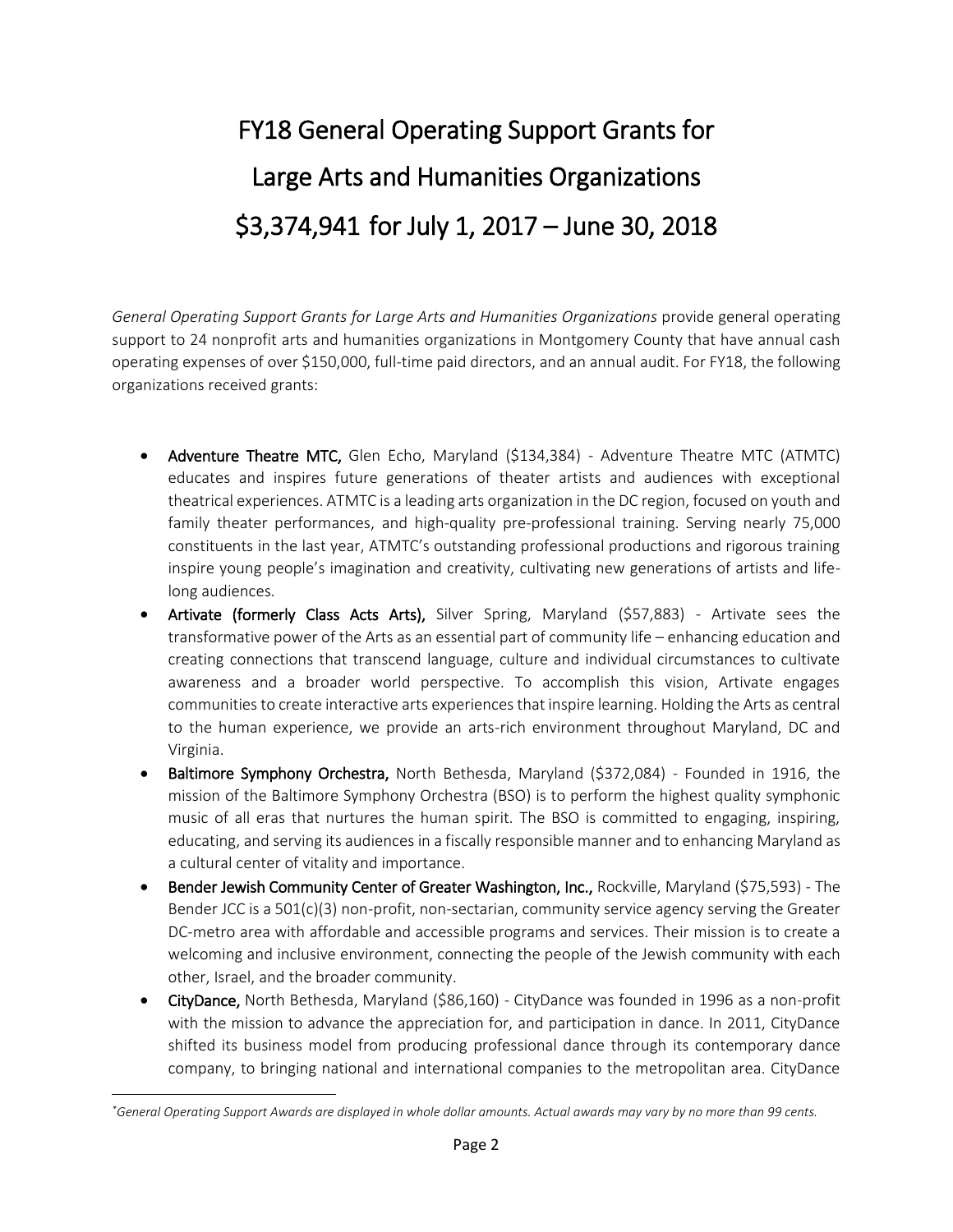produces and presents professional dance at venues, trains young dancers for professional careers, providies students with opportunities to work and perform with professional dancers, and provides free education programs and performances to thousands of youth each year.

- Dance Exchange, Takoma Park, Maryland (\$33,127) The mission of Dance Exchange is to ignite inquiry, inspire change, and connect people of all ages more deeply to the questions at the heart of our lives through dancemaking and creative practices. Dance Exchange collaborates across generations, disciplines, and communities to channel the power of performance as a means for dialogue, a source of critical reflection, and a creative engine for thought and action.
- Friends of the Library, Montgomery County, Rockville, Maryland (\$50,027) The mission of FOLMC is to strengthen, promote, and champion our county public library system as it responds to the changing needs of our diverse communities. Their goal is to raise funds for and awareness of library resources and services by developing educational programs and launching new initiatives.
- Germantown Cultural Arts Center dba BlackRock Center for the Arts, Germantown, Maryland (\$92,982) - BlackRock Center for the Arts serves as Upper Montgomery County's cultural cornerstone and is the leading performing and visual arts center in this region. Together with their partner organizations, they help create a stronger sense of community among residents in this rapidly growing area by providing a unique array of opportunities to explore, experience and celebrate the arts in a welcoming and intimate setting close to home.
- Glen Echo Park Partnership for Arts and Culture, Glen Echo, Maryland (\$109,188) GEPPAC's mission is to present vibrant artistic, cultural, and educational offerings at Glen Echo Park and promote the Park as a unique destination for our region's diverse population. The Partnership nurtures a dynamic community of artists and performers while preserving and managing historic facilities within a National Park.
- Imagination Stage, Bethesda, Maryland (\$301,957) Founded in 1979, Imagination Stage (IStage) has grown from one-arts class of 17 children, into a multidimensional organization that has changed the face of theatre in Montgomery County. IStage has built a generation of theatre-lovers by encouraging 100,000 children and their families to discover theatre, and engage in the performing arts.
- KID Museum, Bethesda, Maryland (\$37,406) The mission of KID Museum is to cultivate creativity, curiosity and compassion to inspire the next generation of innovators. KID Museum focuses on three core goals: (1) Engaging youth in STEAM as building blocks of creative expression, (2) Fostering an appreciation of cultural diversity, and (3) Promoting social responsibility and agency. Ultimately, we aim to empower youth to explore the world and invent the future.
- Levine Music, North Bethesda, Maryland (\$149,069) Levine is the region's preeminent center for music education committed to developing a lifelong love of music in everyone, regardless of age, ability, or means. Our goals are to provide the cognitive and social benefits of arts education; create a new generation of music appreciators; spur community redevelopment; provide mentors to our students; and provide children in neglected neighborhoods opportunity through music education.
- Maryland Youth Ballet, Silver Spring, Maryland (\$145,546) Our mission: 1) Provide the highest caliber of classical ballet training to prepare young dancers for professional careers in the performing arts 2) Provide professional and recreational high quality ballet classes as well as stretch, Pilates, and other wellness classes for adults. 3) Provide the metropolitan area with affordable, accessible, professional-quality ballet performances. 4) Provide our community's financially disadvantaged, under-served children with a free introduction to the art of ballet and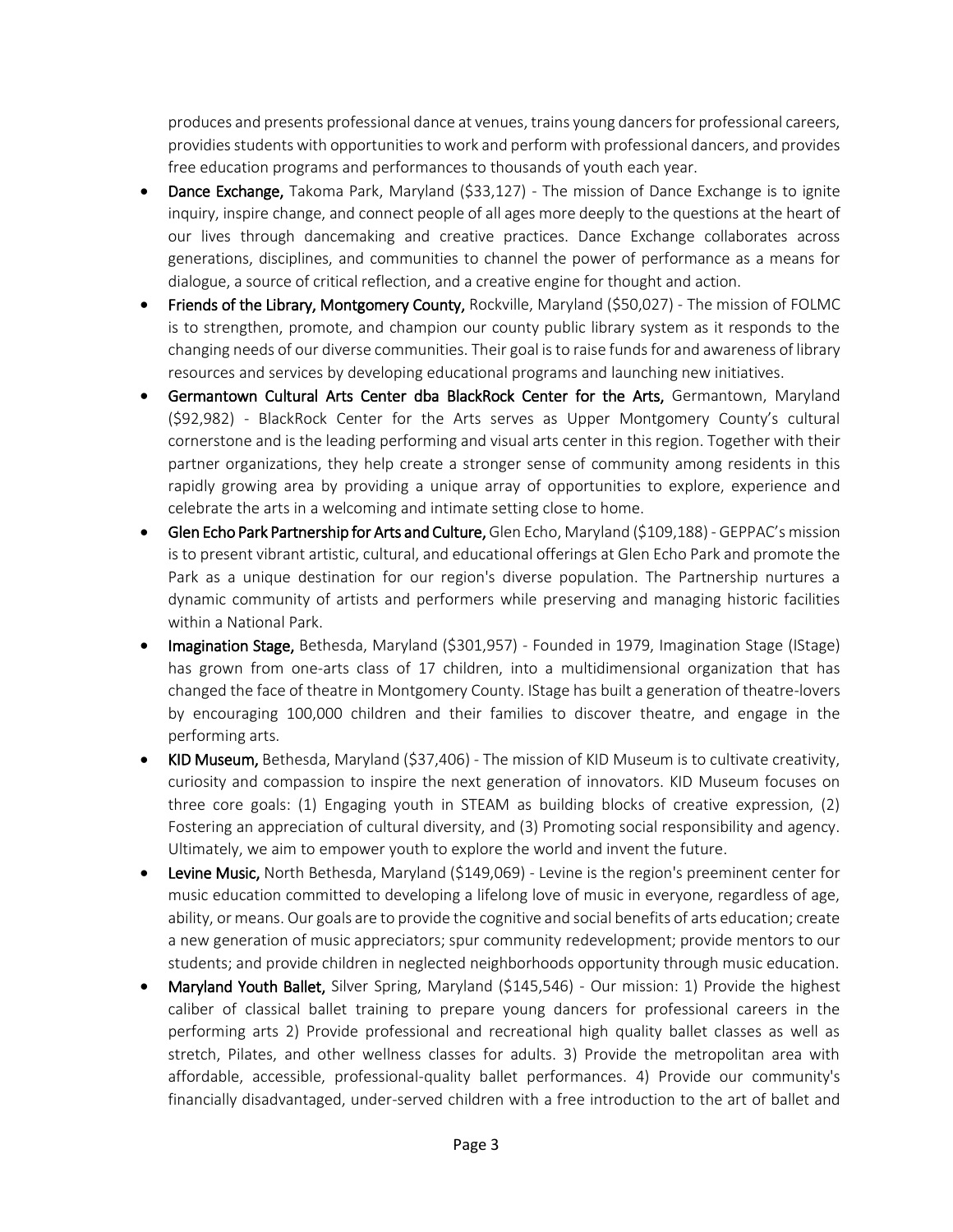training scholarships. 5) Provide young children with physical disabilities the opportunity to experience the joy of dance.

- Metropolitan Ballet Theatre, Gaithersburg, Maryland (\$54,419) MBT's updated mission statement was adopted in June 2015: "Providing arts opportunities for all through exceptional dance education, community outreach, and inspiring performances." This statement reflects the current goals of excellence and service to our community in MBT's three program areas- Academy, Outreach, and Productions. MBT achieves its mission by offering professional, individualized instruction in a caring, nurturing environment. We allow everyone, regardless of age, experience, body type, future goals, or finances to discover the joy of dance. The Academy strives to provide students a well-rounded, affordable, and accessible dance education to produce creative, confident adults. Through all programs, in the studio or off-site, MBT stresses the importance of creative and individual expression.
- Metropolitan Center for the Visual Arts, dba VisArts at Rockville, Rockville, Maryland (\$92,397) The mission of the Metropolitan Center for the Visual Arts ("VisArts") is to transform individuals and communities through the visual arts. Our five overarching strategic goals are to: 1) build diverse and inclusive audiences in the Washington metropolitan region; 2) connect with partners to deepen and extend the impact of the visual arts in the community; 3) expand support to artists by obtaining funding for endowed residencies, sponsored exhibitions, and professional development opportunities; 4) provide innovative experiences that cultivate creativity, problem solving, and appreciation of the visual arts; and 5) ensure the operational stability and sustainability of VisArts.
- Montgomery Community Television, dba Montgomery Community Media, Rockville, Maryland (\$205,306) – We are the county's community media center and region's largest access station. Since 1984 our aim is to "inform, connect and educate" the 1+ million residents of Montgomery County. Our mission is to create and deliver unique media content that educates, entertains, informs and inspires those who live and work in Montgomery County.
- Montgomery County Historical Society, Inc., Rockville, Maryland (\$16,558) Montgomery History serves the local community through its exhibitions, programs, educational activities, library, and conferences. Our mission is to collect, preserve, interpret, and share the histories of all of Montgomery County's citizens.
- National Philharmonic Orchestra & Chorale of Montgomery County, Inc., (\$120,628) North Bethesda, Maryland (\$) - The mission of the National Philharmonic is to be the dynamic organization of choice providing the highest quality orchestral, choral and other musical experiences to enrich and inspire the lives of people in Montgomery County, the Washington DC metropolitan area and beyond through concerts and educational programs for all ages.
- Olney Theatre Center, Olney, Maryland (\$308,075) Olney Theatre Center's (OTC) mission is to produce and present extraordinary theater and performance on our four-theater campus for an ever-more diverse set of audiences in our community, and educate the next generation of theatermakers to follow in our footsteps. OTC strives every day to unleash the creative potential of our artists and audiences, and in so doing, become Maryland's premier center for theater performance and education.
- The Puppet Co., Glen Echo, Maryland (\$27,038) The Puppet Co.'s mission is to create and present professional puppet theater, especially for children and families, as an art form reflecting excellence in both the performance and visual experiences and the establishing of a theater, play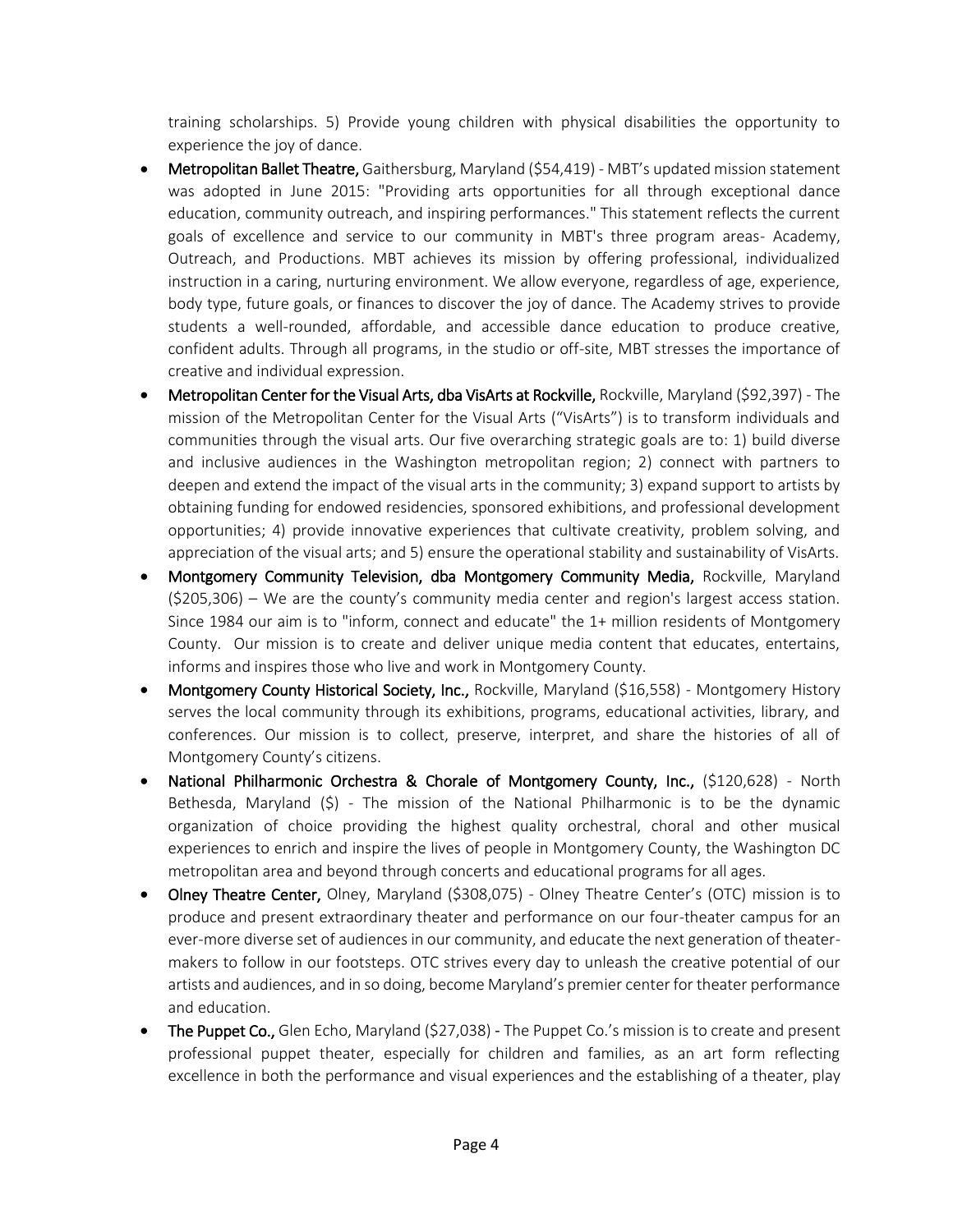park and other related facilities for puppet performance. We additionally provide an array of supporting programs including classes, demonstrations, publications, and exhibitions.

- Round House Theatre, Silver Spring, Maryland (\$220,504) Round House Theatre is a home for outstanding ensemble acting and lifelong learning. We seek to captivate audiences with stories that inspire compassion, evoke emotions, and demand conversation.
- Strathmore Hall Foundation, Inc., North Bethesda, Maryland (\$539,423) Strathmore's vision is to create transcendent moments that ignite the human spirit. Their mission/purpose is to present and produce exemplary visual and performing arts programs for diverse audiences; create dynamic arts education experiences; and nurture creative ideas and conversations that advance the future of the arts.
- Washington Conservatory of Music, Bethesda, Maryland (\$70,538) The Washington Conservatory of Music provides exceptional musical learning and listening experiences for our students and community.
- The Writer's Center, Bethesda, Maryland (\$74,558) The Writer's Center is one of the region's premier independent literary organizations. Since 1976, we have cultivated the creation, publication, presentation, and dissemination of literary work. We help people tell their stories and find the best way to write them, and we believe in the power of the written word for all individuals, no matter their age of background. It is our goal to build and support the community by bringing words and people together. We do this by teaching more than 300 writing workshops a year, hosting over 80 author readings and literary events, and publishing the nation's oldest poetry journal Poet Lore.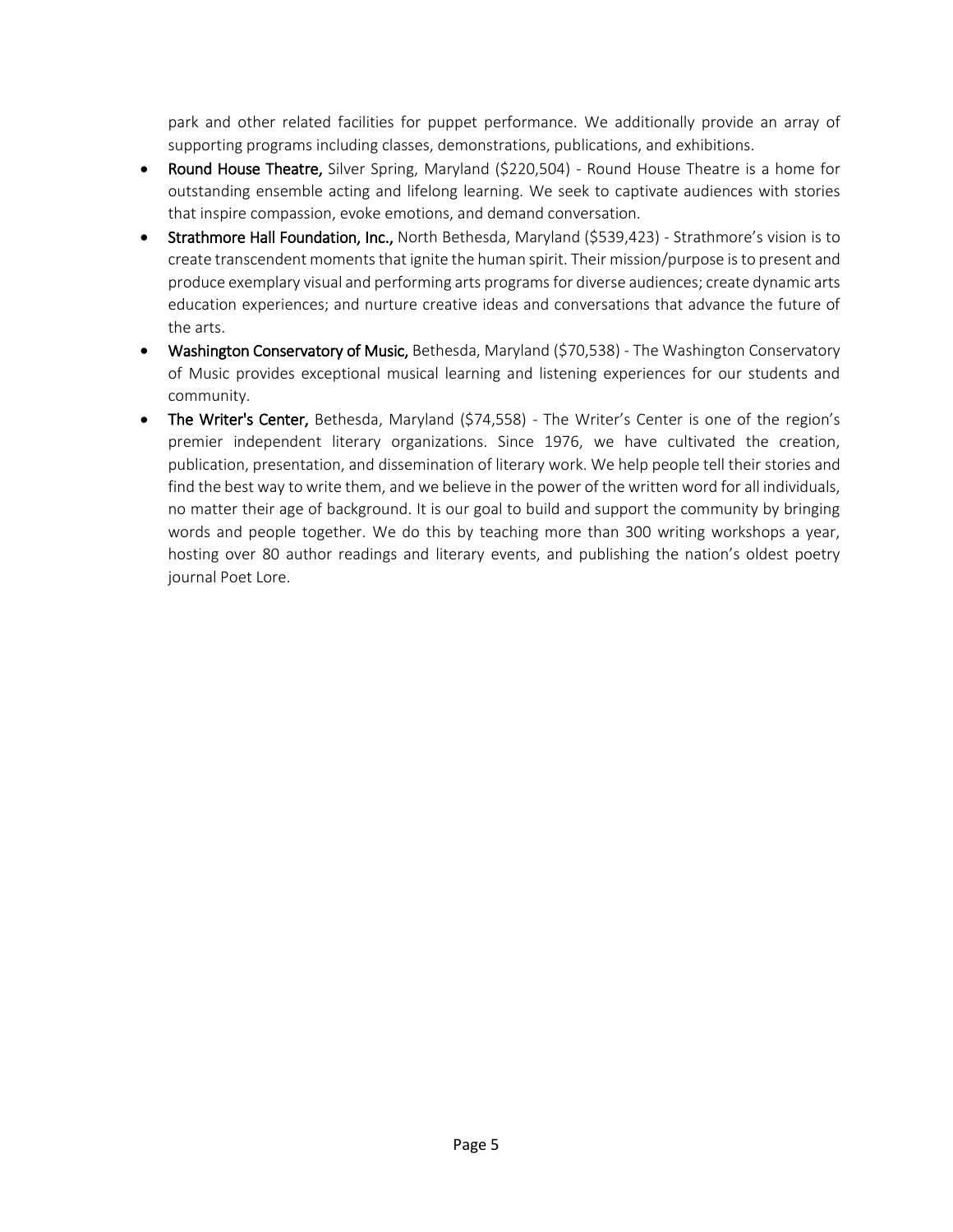#### FY18 Advancement Grants

#### \$295,094 awarded for July 1, 2017 – June 30, 2018

*Advancement Grants* assist arts and humanities organizations in attaining fiscal stability and long-term viability. Specifically, these grants are focused on long-term planning, and technology improvements critical to an organization's arts or humanities mission. Four organizations received FY18 *Advancement Grants*.

- Arts for the Aging, Inc. (AFTA), Rockville, Maryland (\$13,788) Grant funds will support an Earned Revenue Feasibility Study, part of a strategic plan goal that will strengthen AFTA's sustainability by building a new funding model.
- Levine School of Music, North Bethesda, Maryland (\$117,807) Grant funds will be used to fund wiring and technology equipment to connect and upgrade four studios at Levine's new campus in Silver Spring to create two spaces that can be used as recording studios; adding a high-quality sound board, lighting, and drapes to serve the performance space; and enable Levine to record and live stream performances and lectures.
- **Strathmore Hall Foundation, Inc.,** North Bethesda, Maryland (\$11,391) Grant funds will be used for a permanent sound reinforcement system to be installed in Strathmore's Dorothy M. and Maurice C. Shapiro Music Room.
- Round House Theatre, Silver Spring, Maryland (\$152,108) Grant funds will be used to upgrade artistic and technical equipment that is due for replacement. This equipment includes stage lighting, audiovisual, and stage engineering systems that will improve artistic capabilities.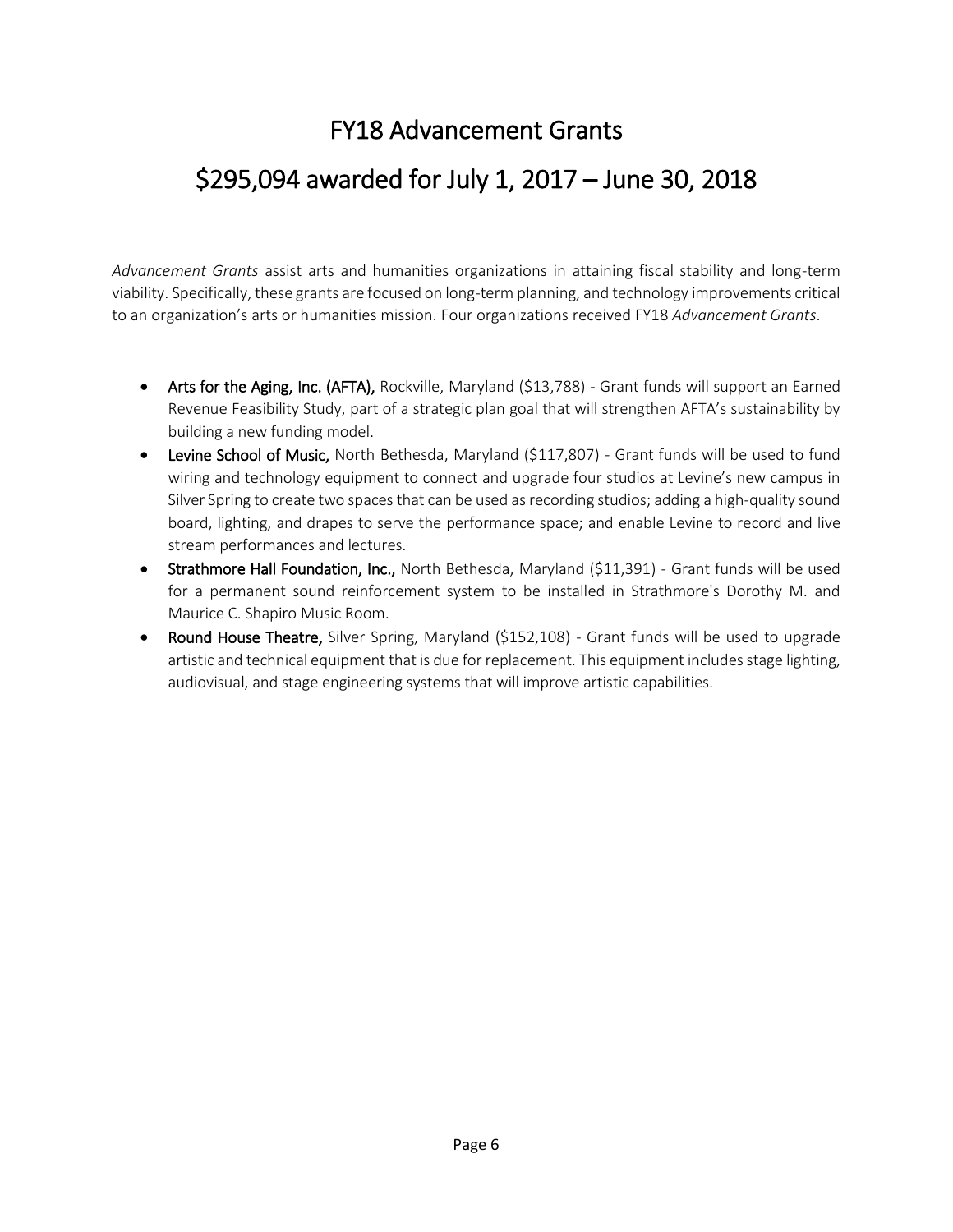#### FY18 Capital Improvement Grants

#### \$192,283 awarded for July 1, 2017 – June 30, 2019

Capital Improvement Grants provide supplemental funding for special purposes and assist arts and humanities organizations in attaining stability and long-term viability. Two organizations received FY18 Capital Improvement Grants.

- Glen Echo Park Partnership for Arts and Culture, Glen Echo, Maryland (\$98,161) Grant funds will be used to preserve and maintain Glen Echo Park's 1921 Dentzel carousel and 1926 Wurlitzer band organ. Listed on the National Register of Historic Places, the carousel is a popular attraction for 57,000 visitors annually.
- Montgomery Community Media, Rockville, Maryland (\$94,122) Grant funds will be used to do construction, renovation and updating of the facilities used by volunteers and students: 7 edit booths, studio B, Studio A, corridors, the video Library conversion to production office and collaboration space, as well as build the instructional space for the Alexander House (new downtown Silver Spring satellite instructional facility and content creator's location in renovated Montgomery County HOC building, opening Winter FY18).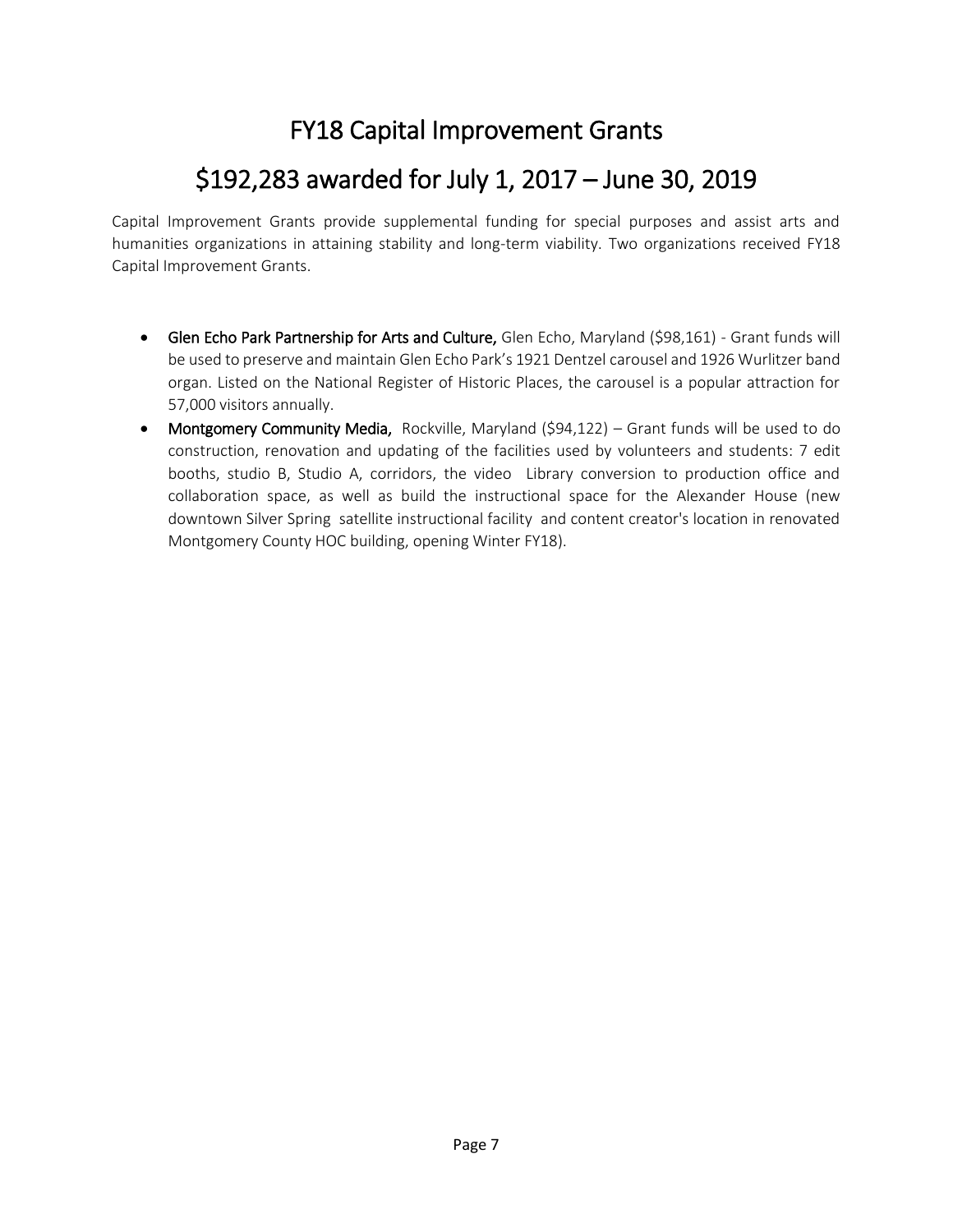### FY18 General Operating Support Grants for Mid-Size Arts and Humanities Organizations

#### \$580,658 awarded for July 1, 2017 – June 30, 2018

*General Operating Support Grants for Mid-Size Arts and Humanities Organizations* provide general operating support to arts and humanities organizations with annual cash operating expenses of at least \$50,000 and not more than \$150,000, and to organizations that have annual expenses of more than \$150,000 if the organization is not applying for *General Operating Support Grants for Large Arts and Humanities Organizations*. Thirty-one organizations received FY18 *General Operating Support Grants for Mid-Size Arts and Humanities Organizations*.

- Akhmedova Ballet Academy, Silver Spring, Maryland (\$5,000) The Akhmedova Ballet Academy (ABA) is dedicated to providing the finest quality ballet training utilizing the Vaganova Method, with personal and artistic mentoring that prepares young talented dancers to become strong, fully developed 21st century artists, who are accepted to major dance companies around the world.
- Artpreneurs, Inc. dba Arts on the Block, Kensington, Maryland (\$24,454) Artpreneurs, Inc., dba Arts on the Block (AOB), empowers creative youth to imagine and shape fulfilling futures, and contribute to the quality of life in their communities. AOB achieves its mission by providing realworld experiences in the arts, entrepreneurial training, and educational experience to youth that support and expand each individual's unique capabilities.
- Arts for the Aging, Inc. (AFTA), Rockville, Maryland (\$22,708) "Arts for the Aging, Inc. (AFTA) engages older adults in health improvement and life enhancement through the arts. Research demonstrates that regular engagement in participatory arts programs can minimize age-related physical and cognitive impairments, contributing to better physical, intellectual, and emotional health. With a 30th Anniversary in 2018, AFTA is a pioneer in best practices for delivering frequent, participatory arts programs that are community-based, multidisciplinary, and artist-led.
- ArtStream, Inc., Silver Spring, Maryland (\$22,708) ArtStream's mission is based on the belief that when people are engaged, stimulated, challenged and inspired, they surpass perceived limitations and undertake challenges they might never have considered. The vision of ArtStream is to use the arts as a means for social change, by empowering individuals with disabilities to participate and engage in inclusive communities, to develop the leading models for self-advocacy, and for creating original inclusive theatre.
- Bel Cantanti Opera Company, Silver Spring, Maryland (\$16,208) Bel Cantanti Opera's mission is to support the development of young opera singers by providing performance opportunities, and by bringing those performances to the community in Montgomery County, Maryland at an affordable cost.
- **Cantate Chamber Singers,** Bethesda, Maryland (\$12,108) Cantate Chamber Singers seeks to raise community awareness and appreciation of the art of choral music through innovative programming of new and rarely-heard music alongside the well-loved established choral repertoire, the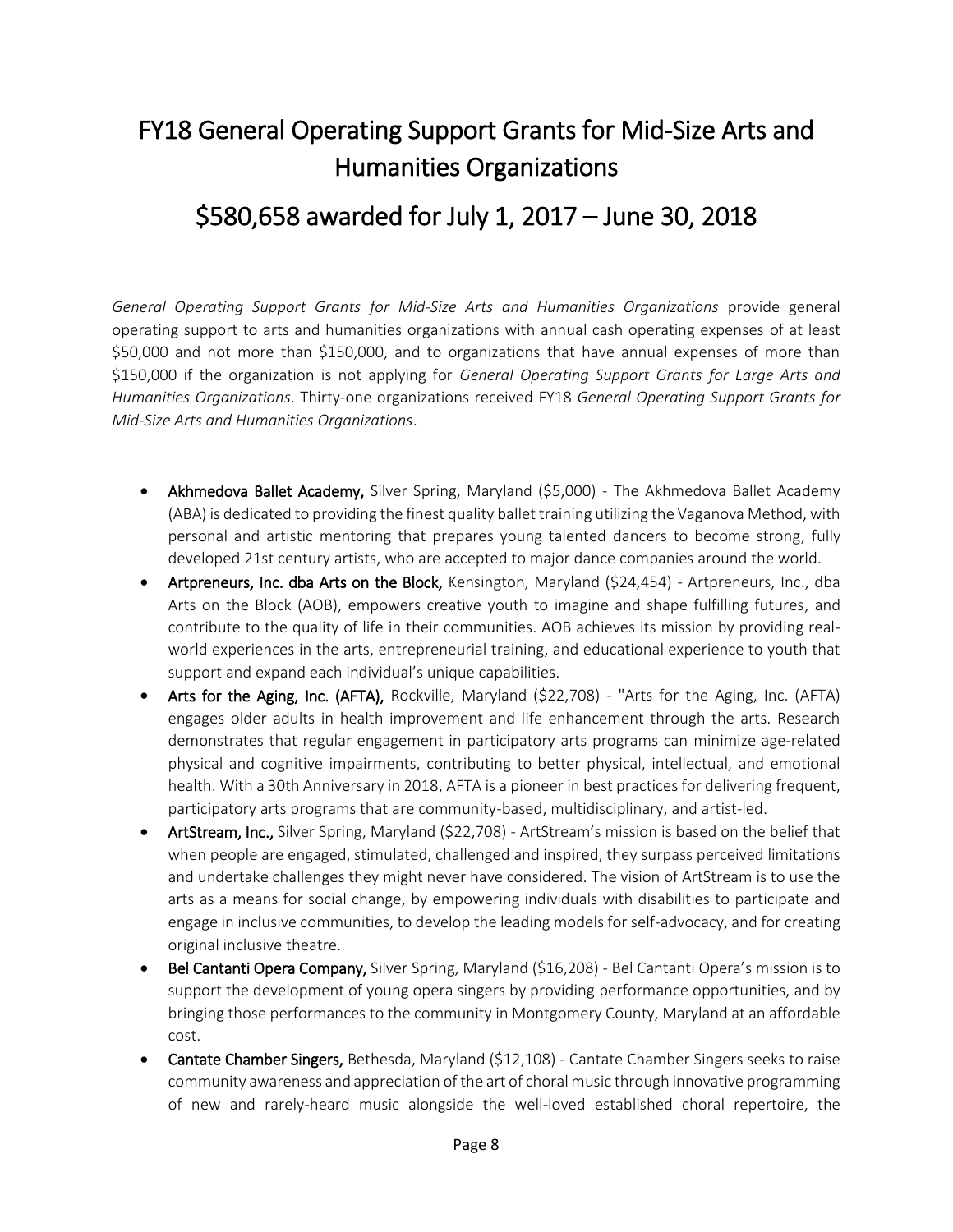commissioning, fostering and promotion of new music, young composing talent, and unique, collaborative, cross-disciplinary performances with other area artists and ensembles.

- Chevy Chase Historical Society, Chevy Chase, Maryland (\$8,058) The mission of the Chevy Chase Historical Society (CCHS) is to collect, record, interpret and share materials relating to the history of Chevy Chase, Maryland, one of America's first 'streetcar suburbs'. The organization provides resources for historical research, sponsors a variety of programs and activities to foster knowledge and appreciation of the community's history.
- ClancyWorks Dance Company, Silver Spring, Maryland (\$22,708) Our mission has guided the company for 16 years under the leadership of Dr. Adrienne Clancy, Founder and Artistic Director. ClancyWorks enhances the quality of life for people in many communities, using the arts as a way to develop mutual understanding, and to advance positive social action. ClancyWorks does this in four focus areas making our services distinctive: Performance, Arts Education (AiE), Community Engagement and Professional Development (PD).
- CREATE Arts Center, Silver Spring, Maryland (\$22,708) CREATE Arts Center is a nonprofit visual arts organization that has been serving Montgomery County and the greater Washington DC area for 30 years. Our mission is to inspire creativity, develop art skills, improve self-confidence, and enhance enjoyment of the arts through art education for the general public and art therapy for those with a variety of needs.
- $\bullet$  Docs In Progress, Inc., Silver Spring, Maryland (\$22,708) Docs In Progress is a non-profit documentary arts organization which supports and empowers documentary filmmakers to develop and enhance their works in progress. Through community, individualized, and online programs, we help independent filmmakers from Montgomery County and the vicinity tell stories about the human condition through the creation of successful documentary projects.
- Flying V Theatre, Bethesda, Maryland (\$16,208) Flying V offers premier Indie Theatre. Focused on creating pop infused original work, both scripted and devised, Flying V inspires you to go out and have an adventure of your own, and live life more, combating loneliness with experiences.
- Forum Enterprises, Silver Spring, Maryland (\$22,708) Forum Theatre (FT) produces accessible, affordable, and ambitious productions from a diversity of voices that provoke and inspire open discussions in an effort to build community. Forum Theatre is the home for stories that not only provoke and insight discussions. Our shows are a conversation with the audience, with stories that focus on who we are as a local, national, and global community.
- Gandhi Brigade Youth Media, Silver Spring, Maryland (\$20,208) Gandhi Brigade Youth Media offers young people the opportunity to use the media arts as a developmental path for personal and community growth. First, we teach students how to create effective media messages. Second, we invite them to investigate the world around them. Third, we create opportunities for them to apply these new skills and abilities toward practical projects that foster dialogue and understanding.
- Glen Echo Pottery, Glen Echo, Maryland (\$20,208) Glen Echo Pottery's mission is to teach the ceramic arts in a relaxed but creatively serious environment that is accessible and inspirational to everyone from the tentative novice to the very experienced clay student. Since 1975, Glen Echo Pottery (GEP) has nurtured the artistic spirit of thousands of students.
- Glorystar Music Education and Cultural Foundation, Potomac, Maryland (\$20,208) Glorystar Children's Chorus (GCC), provides excellent music education to children and youth in the joy of choral art. Through a rich repertoire of Eastern and Western music, GCC promotes music appreciation and builds bridges in our diverse community.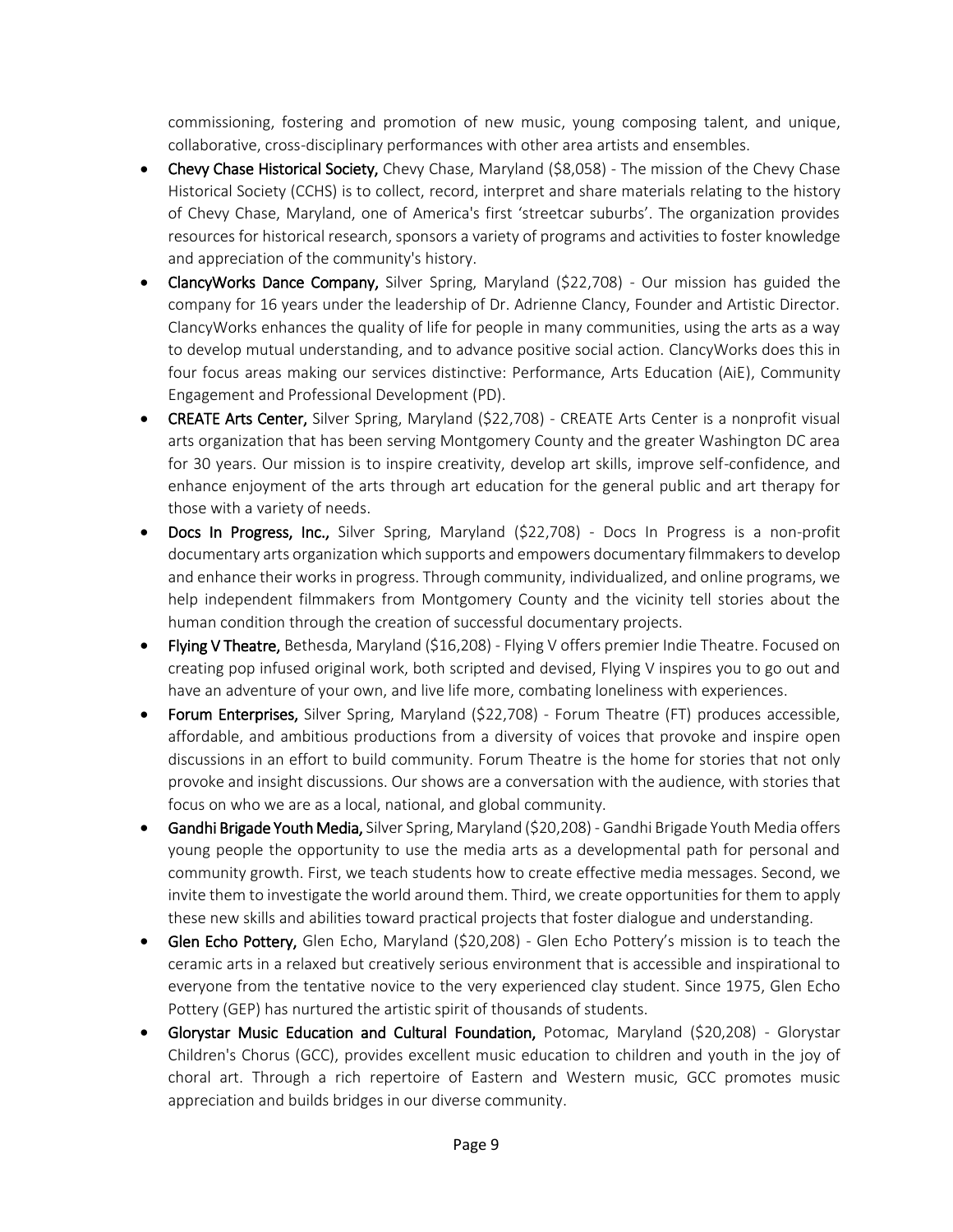- The Highwood Theatre, Silver Spring, Maryland (\$22,708) The Highwood Theatre's mission is to provide members of the community, of all ages and experience levels, opportunities to create theatre collaboratively in a professional environment. We believe that anyone can do theatre – there is a place and a role for everyone. Through our three divisions, we strive to build community through participant-produced theatre, and bring the powerful benefits and excitement of theatre to students, adults, and the community at large.
- Inscape Chamber Orchestra, Bethesda, Maryland (\$8,478) Founded in 2004, the Inscape Chamber Orchestra performs concerts that engage audiences by providing a compelling way to explore both standard and non-standard works of classical music. Inscape is also dedicated to premiering and recording new works by American composers.
- InterAct Story Theatre Education Association, Inc., Wheaton, Maryland (\$22,708) InterAct Story Theatre is a multidisciplinary arts-in-education organization and touring theatre for young audiences. Since their founding in 1981, they have been dedicated to providing quality performances, arts-infused workshops, and artist-in-residency programs for students, teachers and families throughout our region and across the country.
- International Conservatory of Music, Chevy Chase, Maryland (\$16,208) The mission of the International Conservatory of Music (ICM) is to create community through music, drawing people together for entertainment, education, and inspiration.
- interPLAYcompany Band, Bethesda, Maryland (\$20,208) interPLAY Orchestra is a community orchestra comprised of adults with cognitive and physical disabilities who learn to make music in collaboration with high school seniors, college students, and professional musicians. The interPLAY mission is based on the belief that music is not just about the written notes, and that cognitive disabilities should not limit a person's access to enjoy and perform music.
- Kalanidhi Dance, Bethesda, Maryland (\$20,208) Kalanidhi Dance is committed to the preservation, promotion, and the teaching of Kuchipudi, one of India's eight classical dance forms. Kuchipudi's origins trace back to the 2nd century B.C. Kalanidhi Dance's mission is to inspire appreciation for Kuchipudi through artistic excellence, creative performances, high quality educational programs, and innovative collaborations.
- Lumina Studio Theatre, Silver Spring, Maryland (\$20,208) Lumina Studio Theatre's mission is to provide unique opportunities for young and adult actors of all levels of experience to perform classic theatre in a professional setting.
- National Capital Historical Museum of Transportation, Colesville, Maryland (\$20,208) The National Capital Historical Museum of Transportation, Inc. trades as the National Capital Trolley Museum which preserves and interprets the heritage of electric street and interurban railways of Washington, D.C. and environs for the benefit of present and future generations, while supplementing its collections with significant national and international objects to enhance its interpretative programs.
- New Orchestra of Washington, Rockville, Maryland (\$22,708) New Orchestra of Washington (NOW) is a one-of-a-kind ensemble. As a small chamber orchestra with flexible instrumentation, NOW elevates every member to his or her highest potential as an individual virtuoso, and an ensemble player, creating a unique and engaging live performance experience for its audience.
- Project Change, Olney, Maryland (\$20,208) Project Change, Inc. (PC), the parent organization for Team of Stars (TOS), is a youth/adult partnership organization dedicated to promoting positive youth development through leadership experiences, meaningful community service opportunities,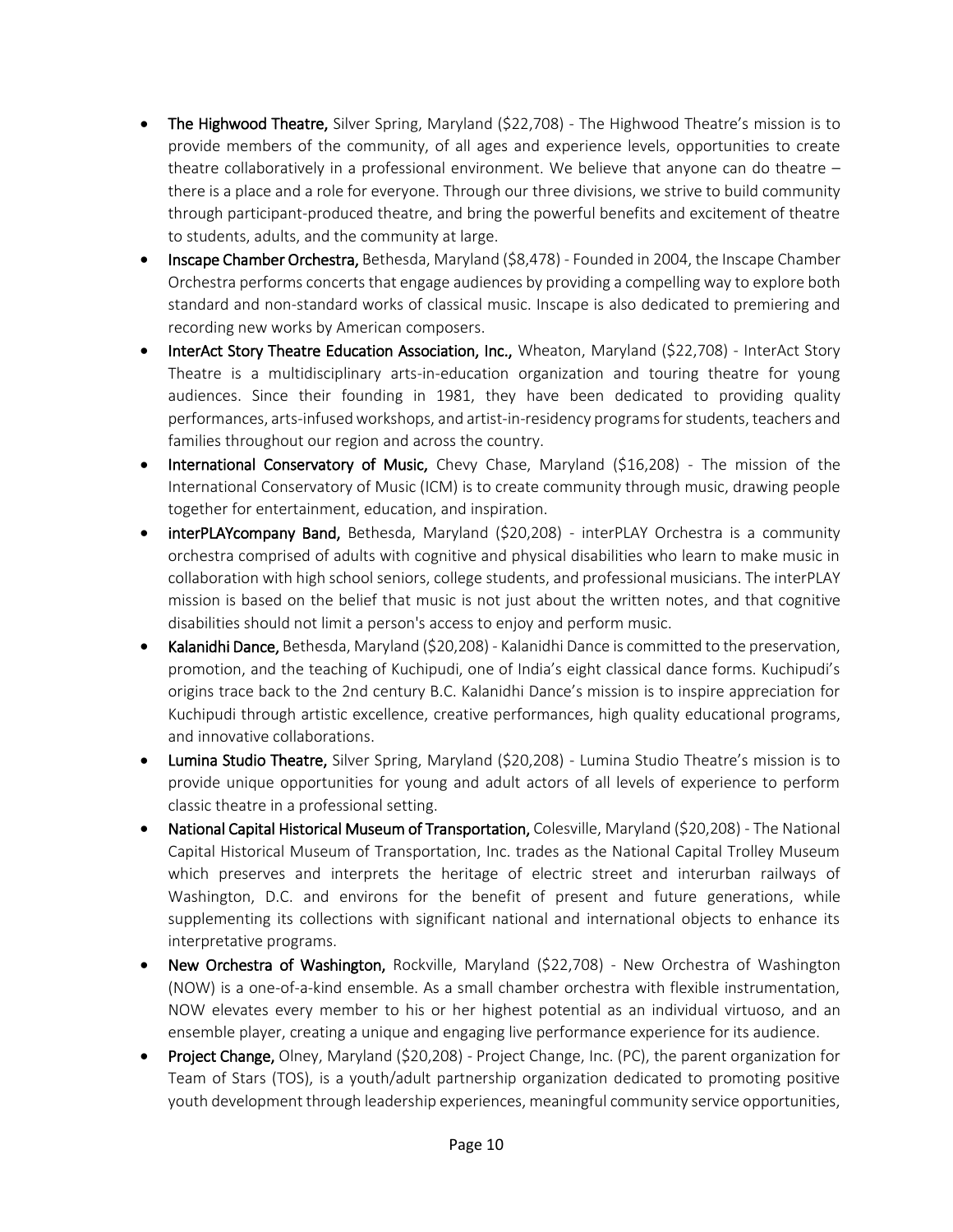the performing arts, and safe social activities. PC enables youth to tap into their potential, and influence their community, with peer mentoring being an integral part of its programs.

- Sandy Spring Museum, Sandy Spring, Maryland (\$22,708) The Sandy Spring Museum is a place where people can make meaningful connections by exploring community history through the cultural arts - visual, literary, and performing. We believe that all people have a story to tell and that the museum can serve as a place where people of diverse backgrounds come together to explore differences and commonalities through personal histories. The above mission differs significantly from the mission of traditional history museums that "collect, preserve, and share." We believe that visitor experience is at the core of our institution and that history is simultaneously participatory and collective. The Sandy Spring Museum prides itself on its non-traditional approach to interpreting history.
- Silver Spring Town Center, Inc., Silver Spring, Maryland (\$20,208) The mission of Silver Spring Town Center, Inc. (SSTCi) is to provide a vibrant, inclusive and engaging community gathering place that enriches the lives of residents of the Greater Silver Spring area. Embracing the racial and cultural diversity of the region, the organization seeks to educate, entertain, inspire and involve people while encouraging and supporting the building of a creative, compassionate and caring community.
- Story Tapestries, Germantown, Maryland (\$16,208) Story Tapestries' (ST) network of teaching artists, educators, and community leaders utilize the arts as a bridge that connects literacy strategies and STEM with social development. The accessible programs create effective learning environments that are the foundation for a multi-literate society.
- Symphony of the Potomac, Glen Echo, Maryland (\$12,360) The mission: 1) Manage an orchestra that fosters the enjoyment of classical music by offering affordable concerts; 2) Bring classical music to audiences that would not otherwise have access to live performances; 3) Provide small group and large orchestral performance experiences for both youth and adults 4) Increase awareness of different musical genres, bring world class solo performers to local audiences, and provide music education 5) Provide a venue for amateur and semi-professional musicians of all ages.
- Young Artists of America at Strathmore, North Bethesda, Maryland (\$20,208) Young Artists of America at Strathmore (YAA) is a 501(c)(3) non-profit educational organization offering world-class training to gifted and committed young performing artists in a professional and nurturing environment. Through mentorship and individualized instruction from renowned artists, students work collaboratively to perform fully orchestrated works of music-theatre in state-of-the-art venues such as the Music Center at Strathmore, where YAA resides as the arts center's first Affiliate.
- Youth Art for Healing, Bethesda, Maryland (\$16,208) Youth Art For Healing is a non-profit organization whose mission is to bring works of art created by youth into healthcare environments to provide a sense of comfort, inspiration and healing for patients, their loved ones, and healthcare professionals.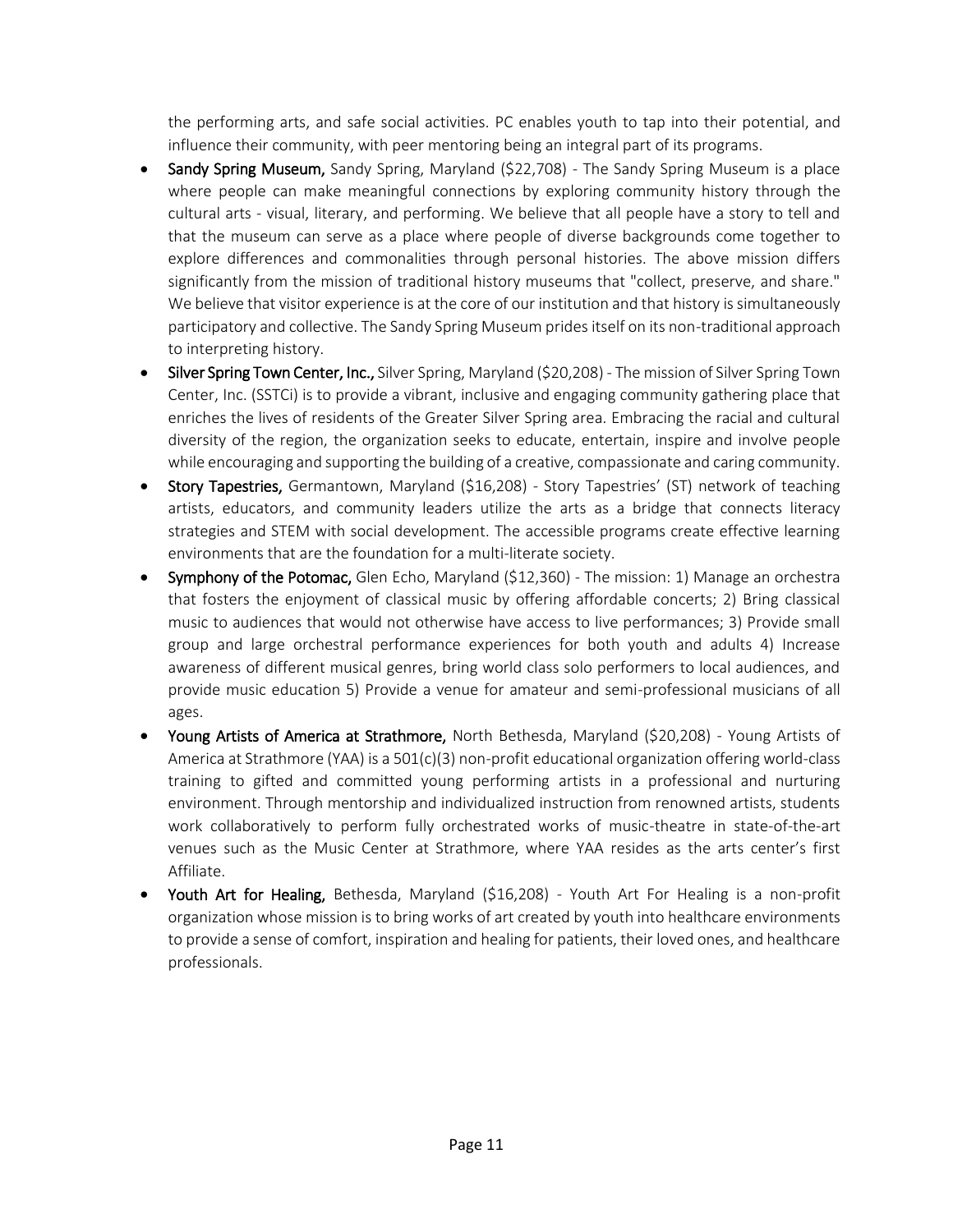### FY18-1 Project Grants for Small Arts and Humanities Organizations and Groups

#### \$69,580 awarded for July 1, 2017 – June 30, 2018

*Project Grants for Small Arts and Humanities Organizations and Groups* fund arts and humanities organizations with annual cash operating expenses up to \$50,000, and support the presentation of highquality programs for the public. Eighteen organizations received FY18-1 *Project Grants for Small Arts and Humanities Organizations and Groups*.

- Cambodian Buddhist Society, Silver Spring, Maryland (\$4,000) Grant funds will be used to acquire new costumes and dance props such as dance shirts, dance skirts, dance jewelry sets, hair buns, baskets and stars for students to showcase for the Cambodian New Year Cultural Show.
- F. Scott Fitzgerald Literary Conference, Rockville, Maryland (\$5,000) Grant funds will be used to pay expenses for the conference, including supplies, printing, facility rental fees, workshop and panelist fees.
- FocusMusic, Rockville, Maryland (\$3,600) Grant funds will be used to: 1. Coordinate production of Focus Beallsville & Focus Rockville shows; 2. Develop joint projects with other nonprofit organizations that produce folk and acoustic concerts in Montgomery County; and 3. Focus Beallsville and Rockville sound tech costs.
- Hope Garden Children's Ballet Theatre, Poolesville, Maryland (\$5,000) Grant funds will be used to defray theater rental costs for the production of "A Christmas Carol," to be performed at the F. Scott Fitzgerald Theater in Rockville, Maryland.
- Jazz Encounters, Silver Spring, Maryland (\$4,000) Grant funds will be used to compensate artists performing with the Bethesda Blues and Jazz Youth Orchestra.
- Montgomery Philharmonic, Montgomery Village, Maryland (\$4,000) Grant funds will be used for program costs for FY18 orchestral performance and educational programming, Summer Reading Sessions, Youth Chamber Music Festival, "Celebrate Youth" Concert, adult education master classes, and senior outreach.
- National String Symphonia, Rockville, Maryland (\$4,000) Grant funds will be used for a professional concert of string orchestral music performed in Montgomery County.
- Neighborhood Concerts, Chevy Chase, Maryland (\$2,400) Grant funds will be used for costs associated with producing three admission-free concerts at the Lawton Community Recreation Center in Chevy Chase, MD, including artist fees and space rental fees, during the 2017-2018 concert season.
- NIH Philharmonia, Bethesda, Maryland (\$5,000) Grant funds will be used for direct operating costs including orchestra sheet music rental, percussion instrument rental, program printing, soloist honorarium, and the Music Director and Conductor's stipend.
- Orfeia Vocal Ensemble, Silver Spring, Maryland (\$2,520) Grant funds will be used to provide a musical residency that will give children of all ages and backgrounds the opportunity to learn and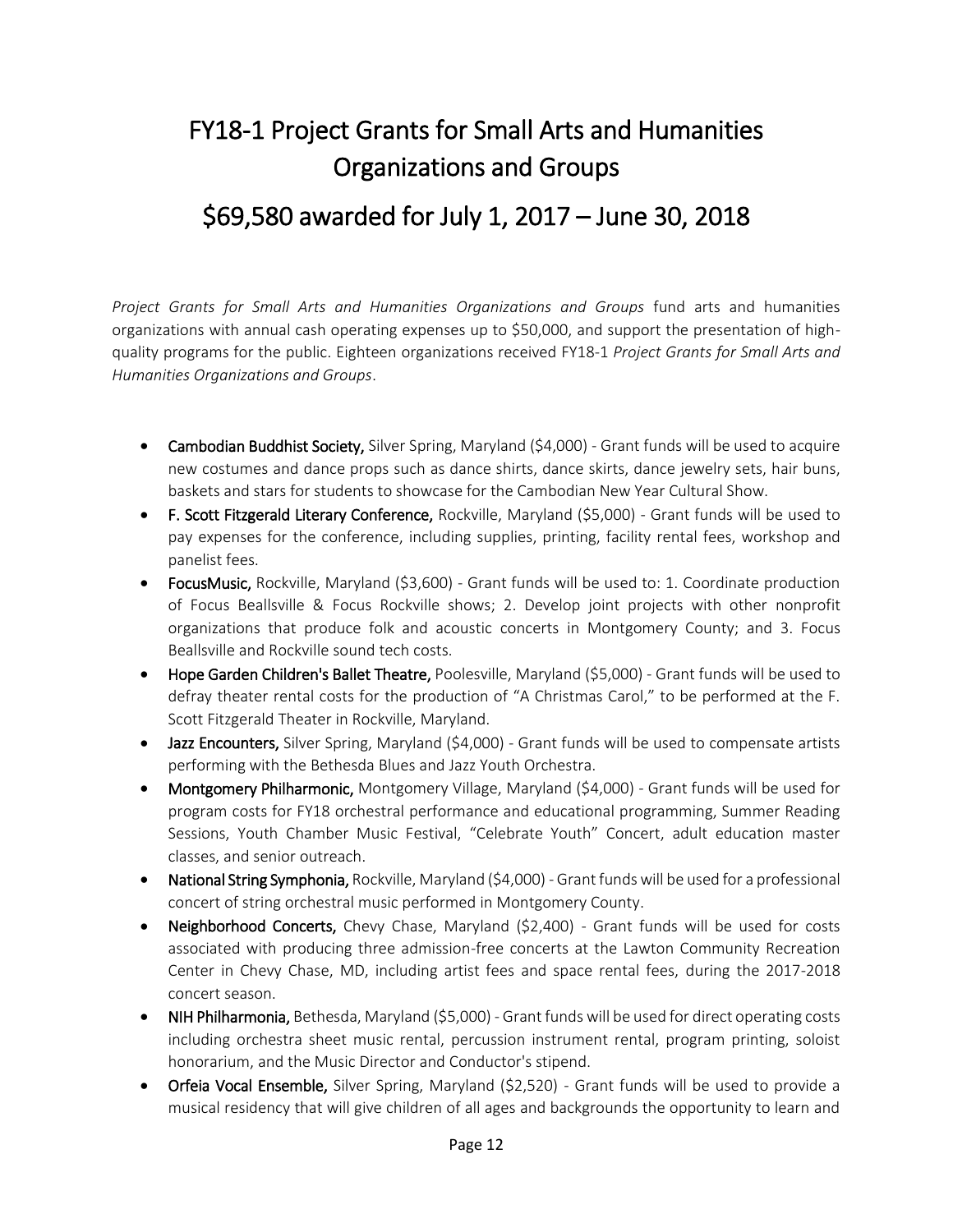perform songs from a unique culture through three rehearsals, a public concert, and participation in two or more Orfeia concerts.

- Six Degree Singers, Silver Spring, Maryland (\$4,000) Grant funds will be used to create a new lesson plan concert series that combines music education with history and civics. These programs will be supported by free shows, online articles, guest performers and lecture.
- Tagore Music Group of Greater Washington DC, Inc., North Potomac, Maryland (\$3,200) Grant funds will be used for the major staging costs of Tagore Music Group's FY18 production "Drama Duo," a back-to-back presentation of two Tagore dramas, one a pure comedy and the other a tragicomedy, to be staged twice, once on September 10, 2017 and again on April 29, 2018.
- Tayitu Cultural & Educational Center, Silver Spring, Maryland (\$3,500) Grant funds will be used to host the Cultural Festival in downtown Silver Spring near the Civic Center to present African and Caribbean culture in April 2018 from four countries (China, El Salvador, India and Ethiopia).
- Rockville Bach Academy, Rockville, Maryland (\$4,000) Grant funds will be used to partially support costs for soloists, chorus, orchestra, venue and instrument (organ) rental, insurance, publicity, and other logistic and technical costs of their "Conversation Concert" in June 2018.
- Trinity Chamber Orchestra, Germantown, Maryland (\$3,360) Grant funds will be used for the concerto competition for young artists in the autumn of 2017, school and special theme concerts, and a concert opera. Funding will also support payment for a part-time staff member.
- Unexpected Stage Company, Gaithersburg, Maryland (\$4,000) Grant funds will be used for production costs for Unexpected Stage's summer production, a 16-24 performance run of Carly Mensch's "Oblivion."
- Wildwood Summer Theatre, Rockville, Maryland (\$4,000) Grant funds will be used to help finance this year's main-stage production of "Seussical", which will be performed in July. Funds will be used to partially finance production costs (including set construction, costumes, props) and the fee for show rights.
- Zemer Chai, Kensington, Maryland (\$4,000) Grant funds will be used present an evening choral concert of diverse Chanukah-themed repertoire in December of 2017, before an audience of 400- 500 people in Montgomery County, MD.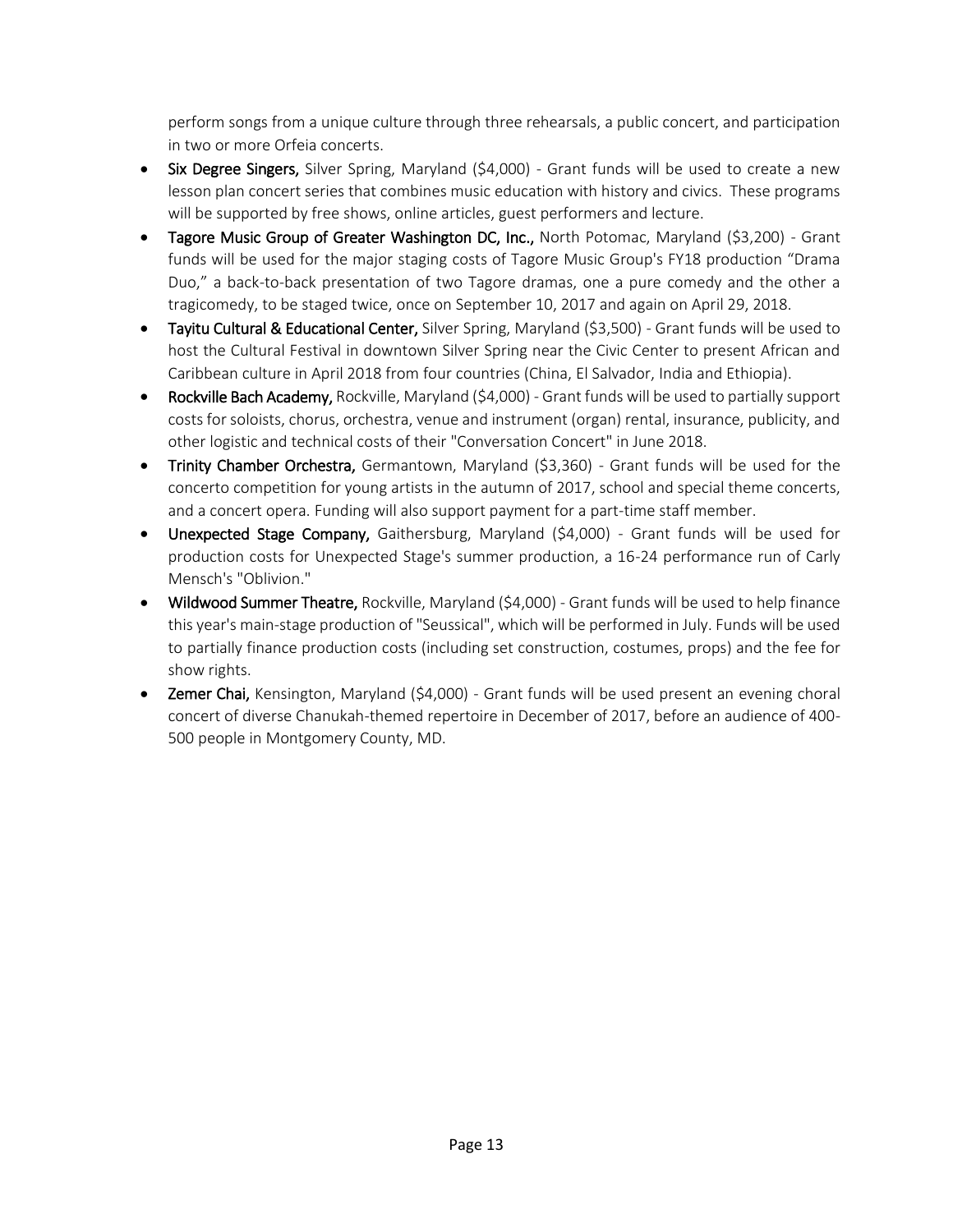### FY18-2 Project Grants for Small Arts and Humanities Organizations and Groups

#### \$39,856 awarded for January 1, 2018 – June 30, 2018

*Project Grants for Small Arts and Humanities Organizations and Groups* fund arts and humanities organizations with annual cash operating expenses up to \$50,000, and support the presentation of highquality programs for the public. Eleven organizations received FY18-2 *Project Grants for Small Arts and Humanities Organizations and Groups*.

- Art Without Borders, Sandy Spring, Maryland (\$3,850) Grant funds will be used to cover the expenses related to a collaborative work of art with the thematic message of freedom, equality, and justice.
- Heralds of Hope Theater, Silver Spring, Maryland (\$4,850) Grant funds will be used to pay for rental and rehearsal fees for the production of the play, "Harriet Tubman: Fight for Freedom."
- Jazz Encounters, Silver Spring, Maryland (\$4,350) Season four will concentrated on youth ensembles. Jazz Encounters: Jazz Live Studio Sessions will be promoted within the communities of Montgomery County and Washington, DC a competition to perform on the TV show.
- Kolot HaLev Kensington, Maryland (\$4,508) Grant funds are proposed to be used for the annual KHL concert and associated expenses, including a video commemorating our 10 years of serving the MoCo community.
- Mayur Dance Company, Potomac, Maryland (\$4,600) Grant funds will be used for the 25th year celebration performance on June 23, 2018 at the Parilla Performing Arts Center in Rockville.
- Montgomery Symphony Orchestra, Silver Spring, Maryland (\$3,880) Grant funds will be used to produce a youth concerto concert in June 2018, featuring middle and/or high school students playing one movement of a concerto of their choice accompanied by the Montgomery Symphony Orchestra.
- National Institutes of Health Community Orchestra, Bethesda, Maryland (\$2,610) Grant funds will be used to provide partial funding for the costs of two classical music concerts to be performed by NIHCO.
- Rockville Brass Band, Silver Spring, Maryland (\$2,366) Grant funds will be used to defray costs associated with an end-of-season community performance, including marketing fees, as well as venue and equipment rental.
- The Rockville Bach Academy Inc. (The Advent Project), Rockville, Maryland (\$1,000) Grant funds will be used to partially support costs for soloists, chorus, orchestra, venue and instrument (organ) rental, insurance, publicity, and other logistic and technical costs of our "Conversation Concert" in Spring 2018.
- The Washington Metropolitan Gamer Symphony Orchestra, Inc. Rockville, Maryland (\$3,491) Grant funds will be used for our venue rental, promotional costs, and equipment rental for our spring 2018 greatest hits concert in Montgomery County.
- UpRooted Dance, Bethesda, Maryland (\$4,350) Grant funds will be used for the premiere of "The Legacy Project - Our Lives of Consumption" at Montgomery County's GreenFest on May 5, 2018.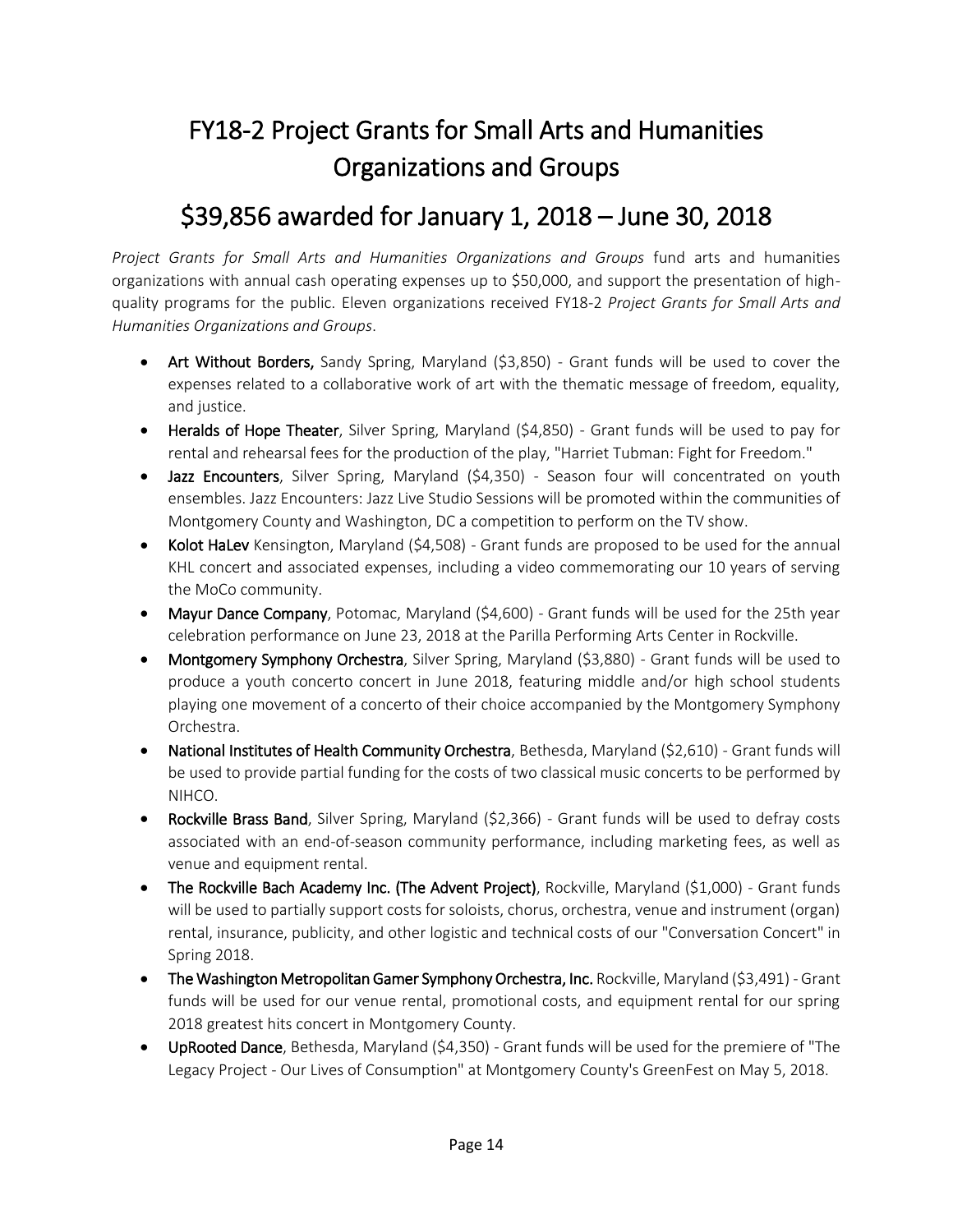# FY18 Artists and Scholars Project Grants \$120,030 awarded for July 1, 2017 – June 30, 2018

*Artists and Scholars Project Grants* support the work of individual artists and scholars who reside in Montgomery County. Projects focus on the creation of artistic or scholarly work, or the development of professional skills by an artist or scholar. Thirty-five artists received FY18 *Artists and Scholars Project Grants*.

- Alexander Bondarev, Silver Spring, Maryland (\$3,700) Grant funds will be used to support the production of new work for Big Band and voice.
- Althea Grey-McKenzie, Silver Spring, Maryland (\$3,700) Grant funds will be used to: (1) create new authentic dance choreography for a dance-theatre production of "Ananse the Trickster Spider" of folklore, (2) employ dance instructors and drummers for rehearsals from July 2017 to June 2018 and performance in June 2018, and (3) rent studio and rehearsal space, as well as the performance venue and accompanying technical labor for the culminating public dance production in June 2018, as a part of the County Caribbean-American Heritage month celebrations.
- Alyscia Cunningham, Silver Spring, Maryland (\$4,229) Grant funds will be used for post-production costs (film editor, colorist and sound technician) and distribution of 250 copies of Cunningham's DVD documentary 'I Am More Than My Hair: Bald and Beautiful Me,' a social-change film that tells the stories and celebrates the beauty of bald girls and women who have lost their hair due to medical conditions, as well as those who have cut their hair in support of a loved one.
- Art Hondros, Takoma Park, Maryland (\$3,394) Grant funds will be used for adapting and illustrating a graphic novel based on a lost silent film from 1928, titled "The Legion of the Condemned."
- Ashley Thorndike-Youssef, Silver Spring, Maryland (\$3,700) Grant funds will be used to work on *Dance in Community*, a scholarly visual guidebook for emerging dance educators. The work seeks to elucidate best practices in community-based dance education, creatively document a diverse array of community-based dance projects around the world, inspire innovation and effectiveness in the field.
- **Beverly Ress,** Silver Spring, Maryland (\$3,200) Grant funds will be used to create a 4-color litho print, in an edition of 25, to be a part of a larger folio project.
- Brian Frankel, Wheaton, Maryland (\$3,700) Grant funds will be used to produce "My Montgomery," a collaborative documentary film that celebrates the diversity of people and places in Montgomery County.
- Caroline Bock, Takoma Park, Maryland (\$1,998) Grant funds will be used to complete the first draft and revisions to Bock's speculative, literary novel "Touch Me."
- Charles Barnett, Bethesda, Maryland (\$3,700) Grant funds will be used for a musical composition that brings attention to the cultural diversity of Montgomery County.
- Christopher K. Morgan, North Bethesda, Maryland) (\$4,787) Grant funds will be used to assist with expenses associated with a residency by The National Center for Choreography in Akron.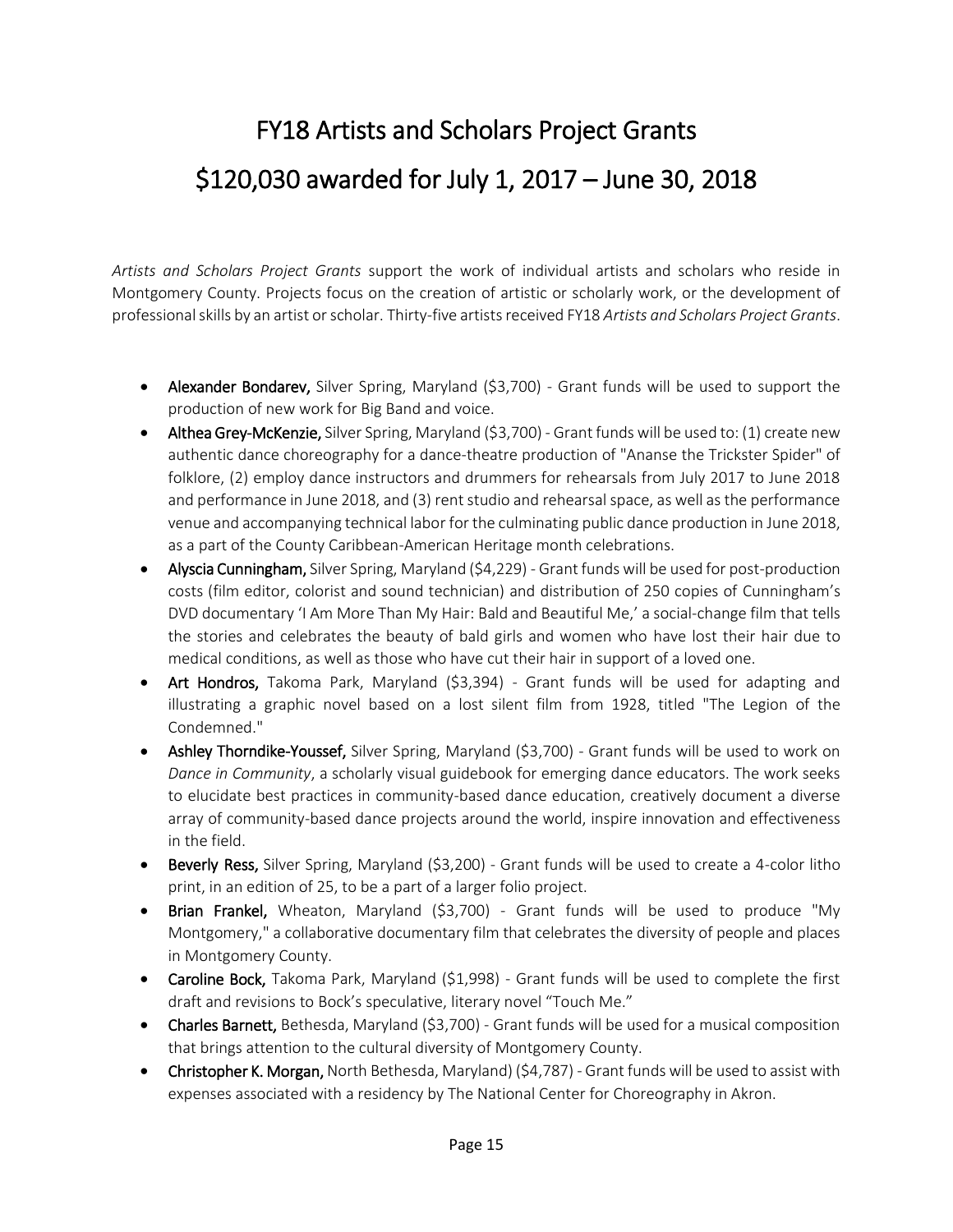- Cintia Cabib, Chevy Chase, Maryland  $(54,229)$  Travel to interviews and conduct and videotape interviews, acquire photo licensing and reproduction rights, and acquire music licensing rights for a half-hour independent documentary on the life, work, and special relationship of two accomplished African-American women artists and educators who lived and worked in Washington, D.C.: Hilda Wilkinson Brown and her niece, Lilian Burwell.
- Cristina Camacho, Silver Spring, Maryland (\$3,200) Grant funds will be used to enhance Camacho's business, managerial and artistic skills as a means to further Camacho's aspirations in choreography, performance, and instruction. These skills will support the creation and presentation of a dance work, performed by a Montgomery County based hip-hop company. The dance work will highlight the importance of the fusion of hip-hop and other dance styles.
- Cynthia Word, Chevy Chase, Maryland (\$1,047) Grant funds will be used to attend the 2017 Isadora Duncan International Symposium, the theme of which is "Resurgence: Bridging Time and Techniques."
- Daniel Stuart, Damascus, Maryland (\$2,238) Grant funds will be used to create a cross-discipline project where Stuart's literary skills and the skills of a budding illustrator come together to create a book that is both visually interesting, as well as deeply compelling.
- Elyse Harrison, Bethesda, Maryland (\$3,700) Grant funds will be used to design and execute an exterior mural on a designated wall in the Arts and Entertainment District of downtown Bethesda, Maryland.
- Gwydion Suilebhan, Silver Spring, Maryland (\$4,229) Grant funds will be used to research, write, and develop a new multidisciplinary performance piece in partnership with Forum Theatre.
- Jay Schlossberg, North Potomac, Maryland (\$4,229) Grant funds will be used to help finish the editorial process and/or music rights and clearances for Schlossberg's feature documentary film about the legendary and beloved radio station, WHFS 102.3 FM that was located in Bethesda, MD from Nov. 1961 through July 1983, and whose cultural, social, political and musical impact are still felt today.
- Joanne Miller, Bethesda, Maryland (\$2,442) Grant funds will be used to create an edition of five hand-made artist books of photographs from Miller's twenty-three-year series "Living on the Edge."
- Joshua Fishbein, Rockville, Maryland (\$3,700) Grant funds will be used to compose a new choral composition for The Esoterics.
- Krista Caballero, Takoma Park, Maryland (\$4,211) Grant funds will be used to create a large-scale interactive installation while Caballero is a Bresler Resident Artist at VisArts in Rockville.
- Liliane Blom, Rockville, Maryland (\$3,700) Grant funds will be used to create a new installation entitled "Moonlight Fantasy."
- Lindsay McCulloch, Silver Spring, Maryland (\$1,192) Grant funds will be used to fund a series of artworks that McCulloch will complete during her approved sabbatical from teaching at Anne Arundel Community College in the spring of 2018.
- Lynn Sures, Silver Spring, Maryland (\$4,229) Grant funds will be used for creating a body of 10 large-scale embossed handmade paper artworks based on Sures' research into the development of early humans in east Africa.
- Marcy Marxer, Silver Spring, Maryland (\$3,200) Grant funds will be used to create a new performance piece that straddles the line between storytelling and theater.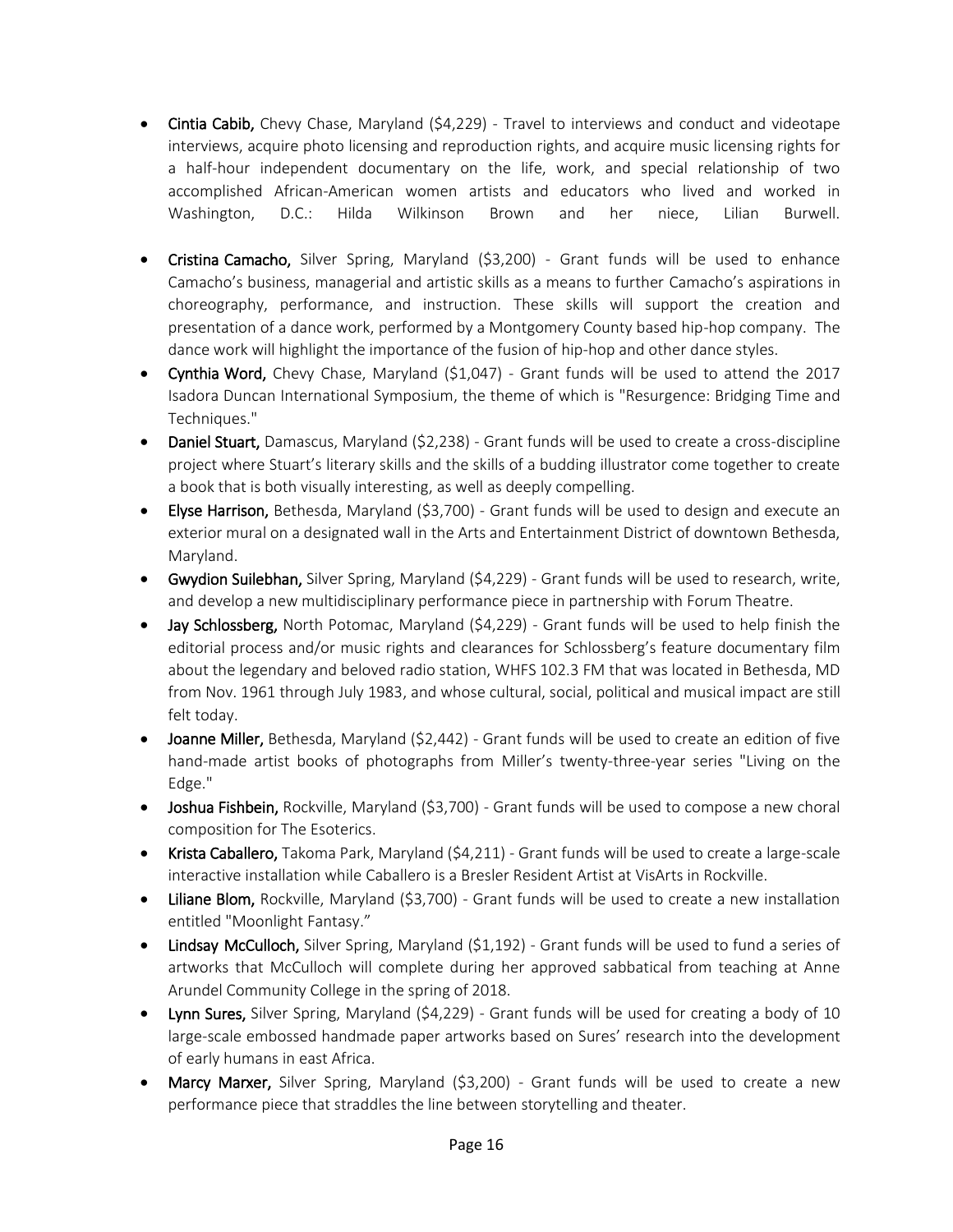- Muneer Nasser, Gaithersburg, Maryland (\$4,229) Grant funds will be used to finance the recording and production of a musical tribute to the life and legacy of Jamil Nasser.
- Nataliya Mirnaya, Rockville, Maryland (\$3,072) Grant funds will be used to create a show based on Sophocles' "Antigone." The story will be told through the language of physical theater, object theater, dance, clowning and traffic cones.
- Nicole Salimbene, Takoma Park, Maryland (\$3,700) Grant funds will be used to create sculptures for an interactive installation that will bring attention to mindfulness practice and water protection issues.
- Nicole Saphos, Takoma Park, Maryland (\$3,700) Grant funds will be used for Saphos' upcoming recording project, "Buzz&Bloom." This will be a 6-track EP (extended play) comprised of original compositions and arrangements.
- Rachel Schmidt, Silver Spring, Maryland (\$4,221) Grant funds will be used to make a series of sitespecific video installations to be exhibited at VisArts Center in Rockville, Maryland.
- Rima Faber, Silver Spring, Maryland (\$3,700) Grant funds will be used to write, publish, and promote a book to explain the theory, practice, and curriculum of The Primary Movers, a unique modern dance program that is a balance between creative expression that enhances individual growth, and disciplined concentration that develops technically proficient artists.
- Rob Guttenberg, North Potomac, Maryland (\$1,680) Grant funds will be used to produce a concert to be held at St. Mark Presbyterian Church, in Bethesda, Maryland featuring Guttenberg and internationally renowned singer/songwriter David Roth, focusing on the theme "My Voice Matters," which celebrates diversity and inclusion for persons with disabilities.
- Robin Payes, Rockville, Maryland (\$4,229) Grant funds will be used to research and begin writing a middle grade fiction book, third in a series about a science-smart girl who builds Leonardo da Vinci's plans for a time machine for the middle school science fair. The girl manages to bend time to meet one of her superheroes of history, Marquise Emilie du Chatelet, an 18th century French physicist, mathematician, actor, philosopher, mother of four children, and a duelist in the Court of Louis XV, consort of Voltaire. Marquise Emilie du Chatelet was the first to translate Newton's Principia into French and she laid out the mathematical foundation for Einstein's Theory of Special Relativity.
- Solomon Teklai, Takoma Park, Maryland (\$3,200) Grant funds will be used to produce a book that will be a collection of original works from amateur poets covering social issues such as political freedom, connections to their homeland, and the cultural richness of Africa, as expressed by individuals of African Descent.
- Suneeta Misra, Gaithersburg, Maryland (\$4,229) Grant funds will be used to make the short film "Looking for Mr. Right," which focuses on the trials and tribulations of young South Asian Americans trying to date, and find life partners in the United States.
- Ting Wang, Silver Spring, Maryland (\$2,416) Grant funds will be used to attend a Centrum residency based in Port Townsend of Washington State, and to complete Wang's translation of a collection of literary nonfiction by acclaimed Taiwanese writer Chen Li titled "Selected Prose of Chen Li: A Lyric Journey."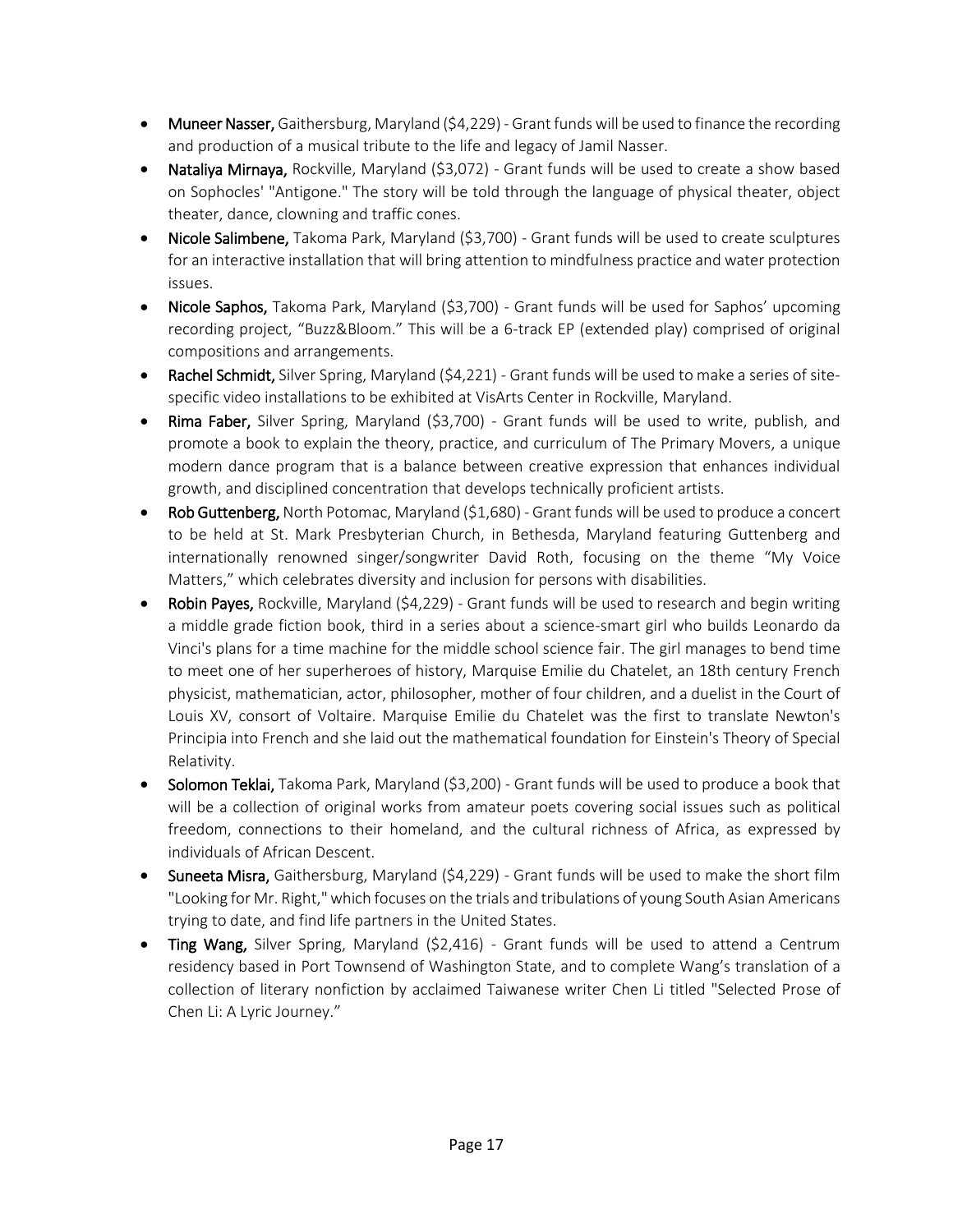### FY18-1 Arts Integration Residencies in the Schools Grants \$14,904 awarded for September 1, 2017- December 31, 2017

*Arts Integration Residencies in the Schools Grants* (AIRSG) support individual teaching artists and scholars trained in curriculum-based arts integration techniques who collaborate with a teacher to develop an artsintegrated program for students during the school day. The program must benefit underserved students during the school year, during the school day, in a public or non-public elementary, middle or high school located in Montgomery County.

- A. Mario Loiederman Middle School, Adrienne Clancy, Silver Spring, Maryland (\$2,400) Grant funds will be used for a dance integration residency focused on history and world cultural themes and will be conducted with a core group of 7th and 8th grade students. Students will create work using improvisation, choreographic devices and structures, and the elements of dance to highlight historical and cultural themes.
- Stedwick Elementary School, Arianna Ross, Montgomery Village, Maryland (\$2,004) Grant funds will be used to hire Arianna Ross to lead two 45-minute kick-off performances for the entire school followed by a 5-day residency for 3rd grade students.
- Strathmore Elementary School, Leila Cabib, Silver Spring, Maryland (\$2,100) Grant funds will be used to provide a series of workshops during which 45 fourth and fifth-grade ESOL students will apply their understanding of geometric measurement to the creation of a collaborative animated film.
- South Lake Elementary School, Ali Oliver-Krueger, Gaithersburg, Maryland (\$3,000) Grant funds will be used for a literature-based creative drama residency designed by Ali Oliver-Krueger to promote reading comprehension, oral fluency, and vocabulary acquisition among first graders at South Lake Elementary School.
- Westbrook Elementary School, Carien Quiroga, Bethesda, Maryland (\$2,700) SPED students in the Emotional Disability program will create a large scale fused glass mosaic mural inspired by the history and culture of South Africa and their own personal journeys of overcoming challenges in life. The collaborative artistic process will provide students with an empowering and positive mechanism for self-expression and communication.
- Wheaton High School, Joanne Miller, Wheaton, Maryland (\$2,700) Grant funds will be used for a "Photography, Art and Nature in the Community Residency" and exhibit for 130 Wheaton H.S. ESOL students.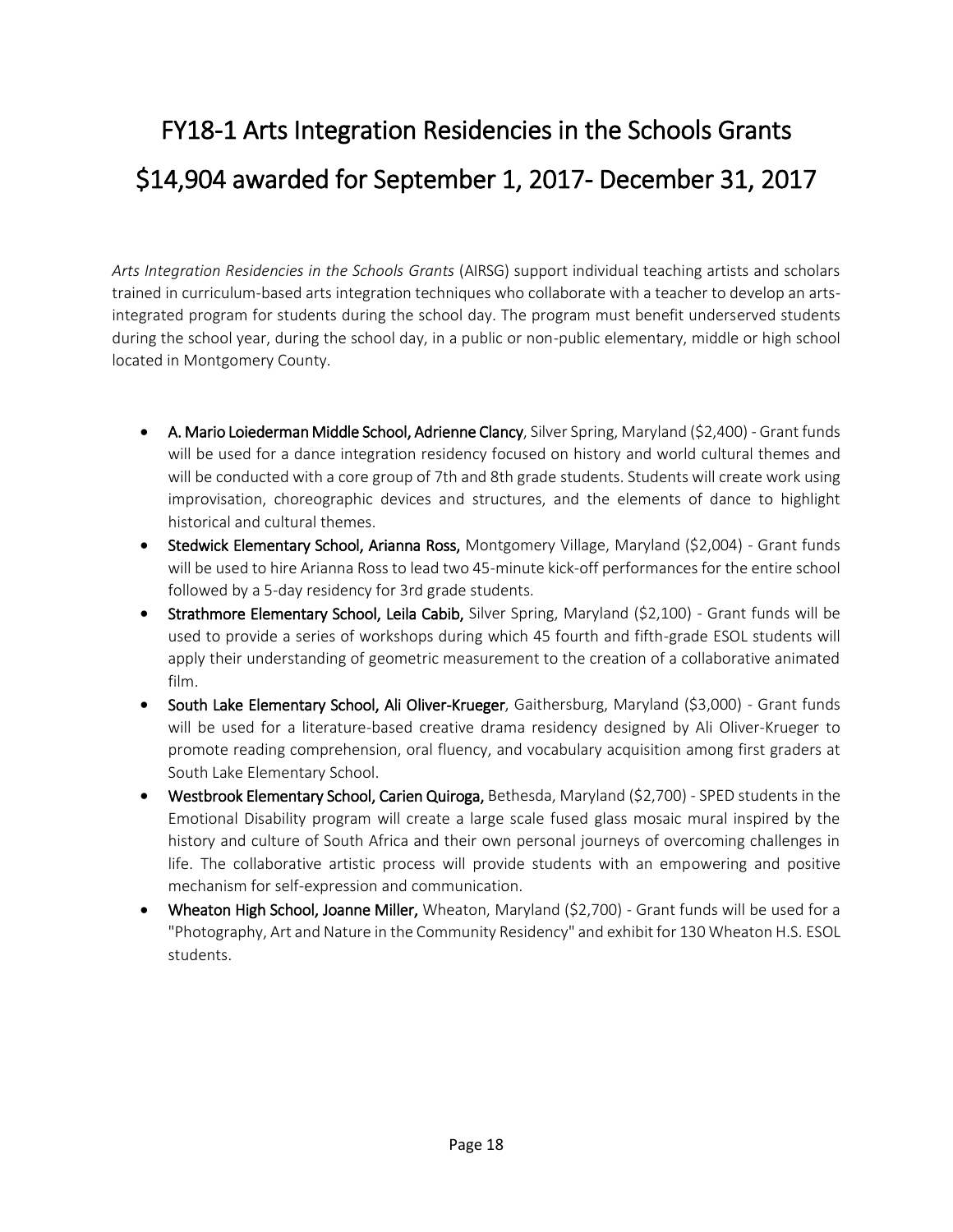### FY18-2 Arts Integration Residencies in the Schools Grants \$13,900 awarded for January 1, 2018- June 15, 2018

*Arts Integration Residencies in the Schools Grants* (AIRSG) support individual teaching artists and scholars trained in curriculum-based arts integration techniques who collaborate with a teacher to develop an artsintegrated program for students during the school day. The program must benefit underserved students during the school year, during the school day, in a public or non-public elementary, middle or high school located in Montgomery County.

- A. Mario Loiederman Middle School, Leila Cabib, Silver Spring, Maryland (\$2,550) Grant funds will be used to provide a cartooning residency with Leila Cabib during which sixth grade students will create a written and visual narrative in the form of graphic novel pages that explore the concept of belonging and its effect upon an individual's identity and sense of self.
- Albert Einstein High School, Adrienne Clancy, Kensington, Maryland (\$2,700) Grant funds will be used for a dance integration residency focused on history and world cultural themes and will be conducted with a core group of 9th -12th grade students. Students will create work using improvisation, choreographic devices and structures, and the elements of dance to highlight historical and cultural themes.
- Flora Singer Elementary School, Carien Quiroga, Silver Spring, Maryland (\$3,000) Grant funds will be used for South African Artist, Carien Quiroga to work with all the 4th grade students create a glass and metal mosaic mural that integrates science, symbolism and the writing process to develop an understanding of the interconnectedness, interdependence, and diversity of all life and recognize environmental concerns and issues.
- Fox Chapel Elementary School, Sue Fierston, Germantown, Maryland (\$2,650) Grant funds will be used for 5th grade students to interpret historical research by painting an acrylic 12x14 inch symbolic portrait of a U.S. Colonial-era figure. These paintings are an outgrowth of students' indepth historical research, and they will learn to paint their symbolic portrait over seven 120 minute sessions using the symbolism inherent in color, line and shape.
- White Oak Middle School, Ali Oliver-Krueger, Silver Spring, Maryland (\$3,000) Grant funds will be used to conduct a residency integrating creative drama with the 8th grade social studies curriculum on the Civil War to benefit all eighth graders at White Oak Middle School.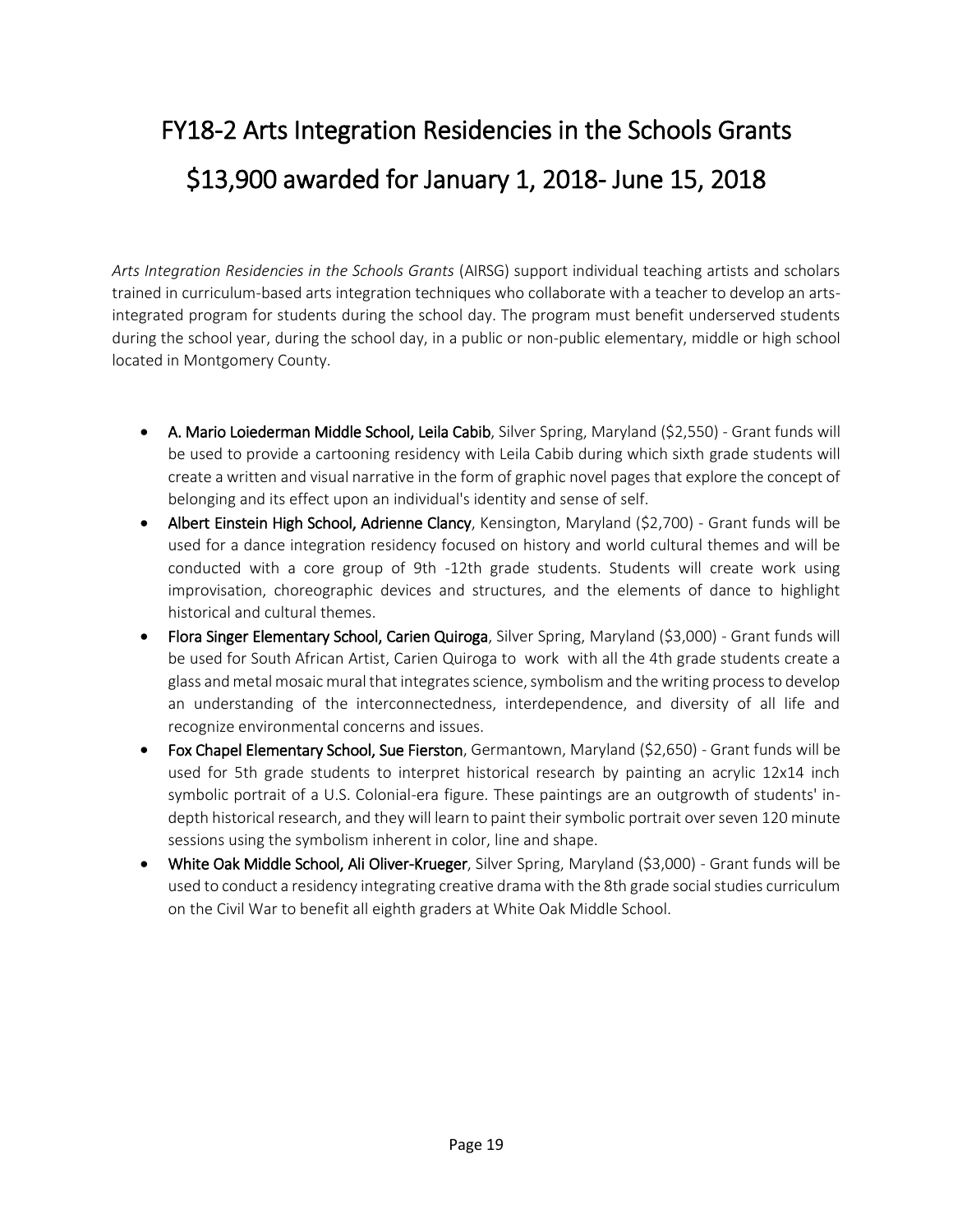# FY18 Artists and Scholars in the Community Grants \$6,000 awarded for October 1, 2017- September 30, 2018

*Artists and Scholars in the Community Grants (ASCG)* support a variety of arts and humanities programs that bring high quality artists and scholars to community-based audiences in the County. It is also intended that these grants will bring the arts and/or humanities to underserved populations that have fewer opportunities to participate in programs available to the general community.

- Montgomery County Correctional Facility, Carien Quiroga, Boyds, Maryland (\$1,500) The grant funds will be used for a series of Visual Art workshops working with inmates suffering from severe mental illness in the Crisis Intervention Unit (CIU) at Montgomery County Correctional Facility. The art classes will provide a beneficial educational, artistic and therapeutic experience during their incarceration.
- Montgomery County Public Libraries, Leila Cabib, Montgomery County, Maryland (\$1,500) Grant funds will be used to provide seven free, one-hour, hands-on animation workshops for children aged 10-14 at six Montgomery County public libraries: Silver Spring, Long Branch, Gaithersburg, Twinbrook, Aspen Hill and Germantown.
- Springvale Terrace, Inc. (Seabury at Springvale Terrace), Adrienne Clancy, Silver Spring, Maryland (\$1,500) - Grant funds will be used for a ClancyWorks Dance Company performance and 5 subsequent dance workshops for residents of Springvale Terrace Retirement community that will engage the participants in movement, storytelling, and overall, a safe and enjoyable experience.
- Springvale Terrace, Inc. (Seabury at Springvale Terrace), Cecilia Esquivel, Silver Spring, Maryland (\$1,500) - Grant funds will be used to facilitate two series of 4 weekly ukulele workshops – beginner and advanced beginner -- for the residents at Springvale Terrace. The workshops will also be open to the local community and to residents' family members as a way of expanding the seniors' base of support and connection, while also providing a springboard for a new lease on life through learning to play an instrument.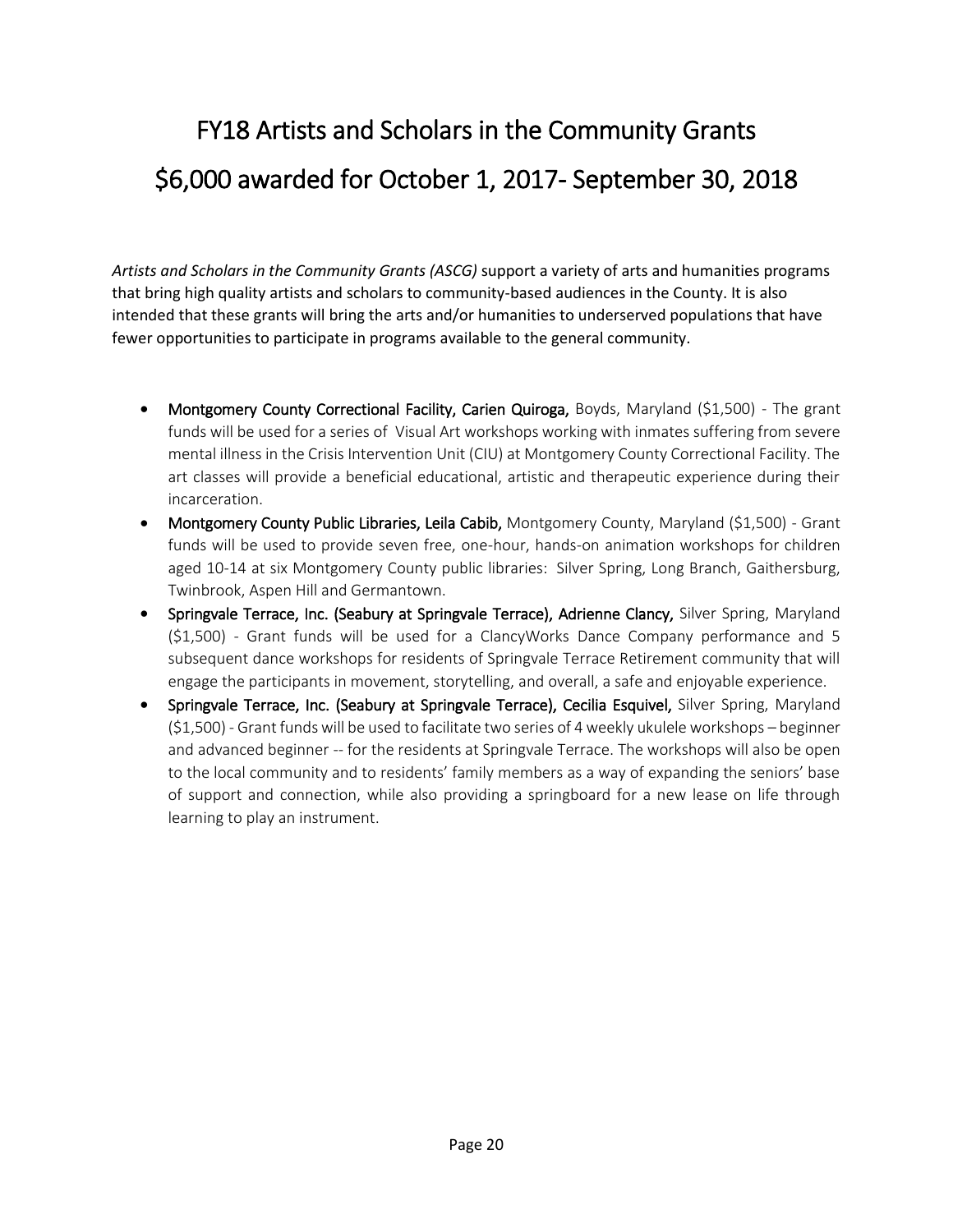#### FY18 Wheaton Cultural Project Grants

#### \$91,815 awarded for January 1, 2018 – December 31, 2018

*Wheaton Cultural Project Grants* are flexible awards for projects that create impact in the Wheaton community, and provide cultural opportunities for artists and scholars to work in Wheaton. Eleven organizations and individuals received FY18 *Wheaton Cultural Project Grants*.

- Carpe Diem Arts, Silver Spring, Maryland (\$8,600) Provide culturally diverse and engaging afterschool visual, literary and performing arts programs for middle school students at the Pembridge Community Center, in collaboration with Montgomery Housing Partnership.
- ClancyWorks, Silver Spring, Maryland (\$9,100) Continue and expand a multi-faceted program bridging together a diverse cultural and intergenerational population through a series of workshops in the Wheaton community; culminating in concerts with performances by various members of the Wheaton community (Middle school students, High School Students, and the ClancyWorks Dance Company.) Elders hailing from the Wheaton area Senior Citizen Homes will be invited to participate either through performances or as audience, depending on their comfort level and interest.
- Dance Exchange, Takoma Park, Maryland (\$8,100) A STEAM-based week of outdoor dancemaking and experiential environmental education led by Dance Exchange at the Brookside Nature Center with local elementary students from the Wheaton community during Spring Break 2017.
- InterAct Story Theatre Education Association, Wheaton, Maryland (\$9,615) Grow the InterAct Story Theatre's Wheaton Family Theatre Series, providing monthly free events in the arts and humanities for children and families in Wheaton. The newly enlarged Wheaton Family Theatre Series will include an expanded KidStory Theatre Festival in May 2018; the addition of drama programming during the summer; increased efforts to recruit and showcase the work of artists from Wheaton and our surrounding communities; and an emphasis on inclusion of artists from a diversity of cultures and art forms.
- Jazz Encounters, Silver Spring, Maryland (\$8,100) Grant funds will be used for Artists performance fees 2. Curator fee 3. Artistic Director Fee 4. Other production costs
- New Orchestra of Washington, Rockville, Maryland (\$4,800) Produce a three-concert chamber music series, tailored to new audiences. The performances will take place in the performance space at Chuck Levin's Washington Music Center, a long-established music retailer located in the heart of the Wheaton Arts and Entertainment District. Concerts will feature musicians from the New Orchestra of Washington. NOW will work with community groups, businesses and schools to promote the events and will involve the concert patrons in project feedback and evaluation, through surveys and post-concert interviews.
- Six Degree Singers, Silver Spring, Maryland (\$9,100) Fund the stipends of Six Degree Singers' artistic staff for leading music education to Wheaton residents and choral concerts in Wheaton and the cost of producing the concerts in Wheaton, including advertising, music, venue fees, etc.
- The Highwood Theatre Inc., Silver Spring, Maryland (\$8,100) Produce our second collaborative production with A. Mario Loiederman Middle School for the Creative and Performing Arts, to